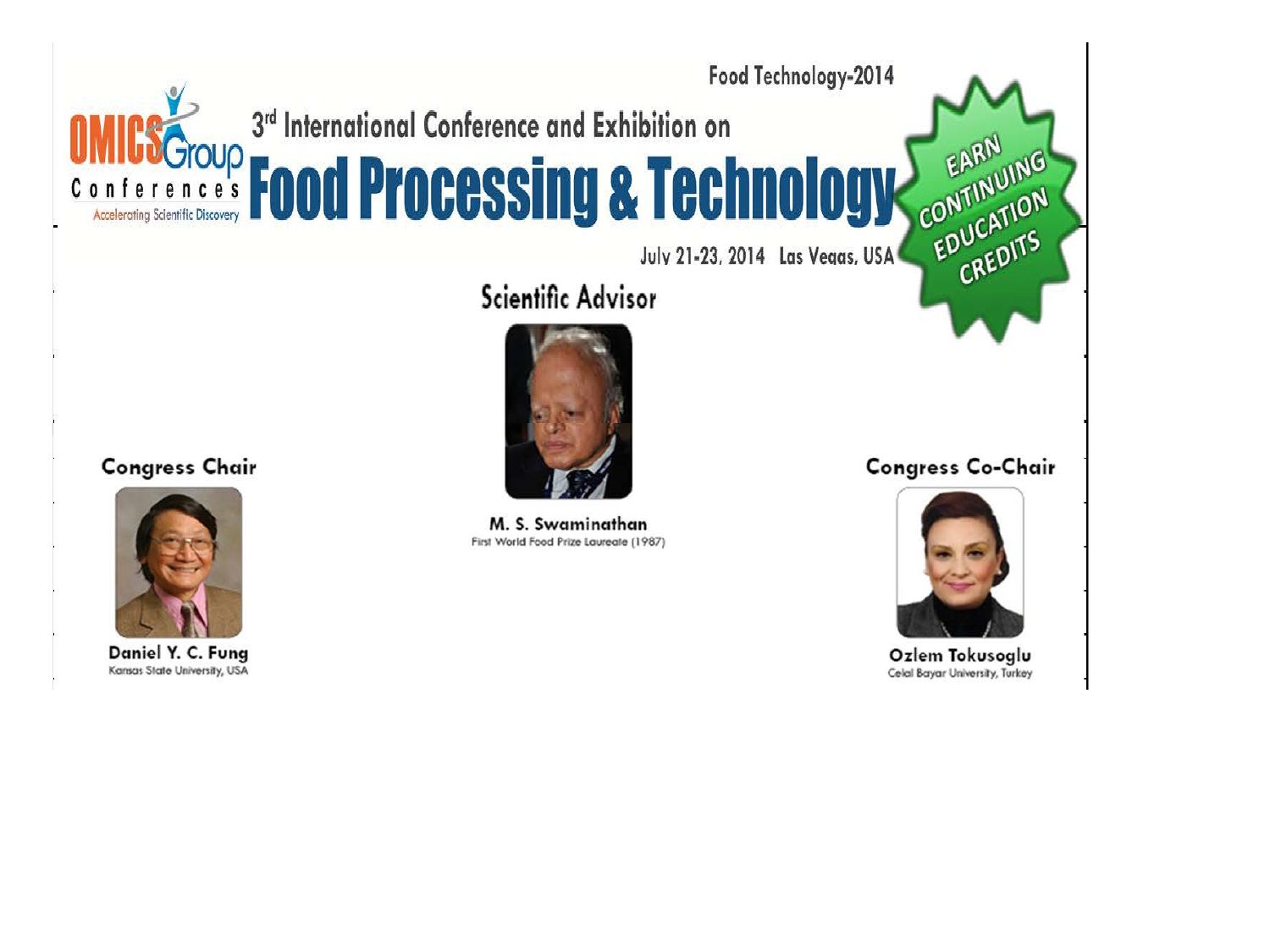**The Effect of Different Processing Methods on the Nutritional Quality and Microbiological Status of Cat Fish** *(CLARIAS LEZERA*  **now (***Clarias gariepinus)*

**Oyarekua Mojisola Adenike, Department of Microbiology, Federal University, P.M.B 373 Oye-Ekiti, Nigeria,**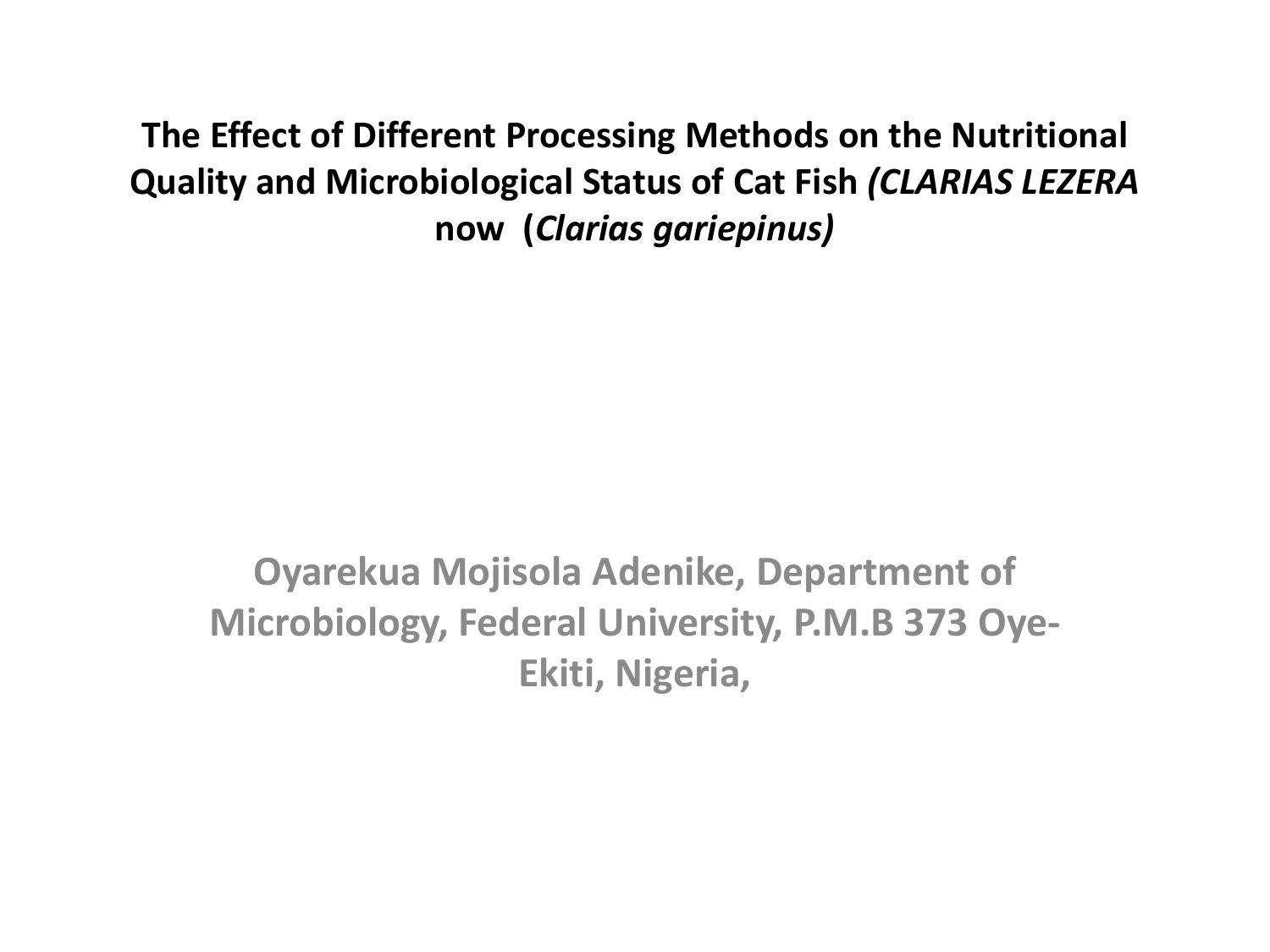# INTRODUCTION

- Fish provides 30 to 80% of the total animal protein intake of West Africa people .
- Catfish is high in unsaturated fatty acids, vitamins, proteins, minerals, low in carbohydrates and saturated fat. Smoke-dried fish consumed in Nigerian has appetizing taste and flavour [2].
- Catfish easily looses quality rapidly after catch.
- From literature some preservatives used are potassium sorbate, sodium chloride and sodium citrate.
- These preservatives can inhibit food-borne pathogens like *Staphylococcus aureus, Escherichia coli, Listeria monocytogenes* and toxin production of *Clostridium botulinum .*
- *Black pepper (Piper guineenses)* contains compounds like [piperine](http://en.wikipedia.org/wiki/Piperine) and large amounts of [beta-caryophyllene](http://en.wikipedia.org/wiki/Caryophyllene) .
- In Nigeria it is used in making stew where it adds pungent aroma. The peppers have preservative and anti-oxidant properties .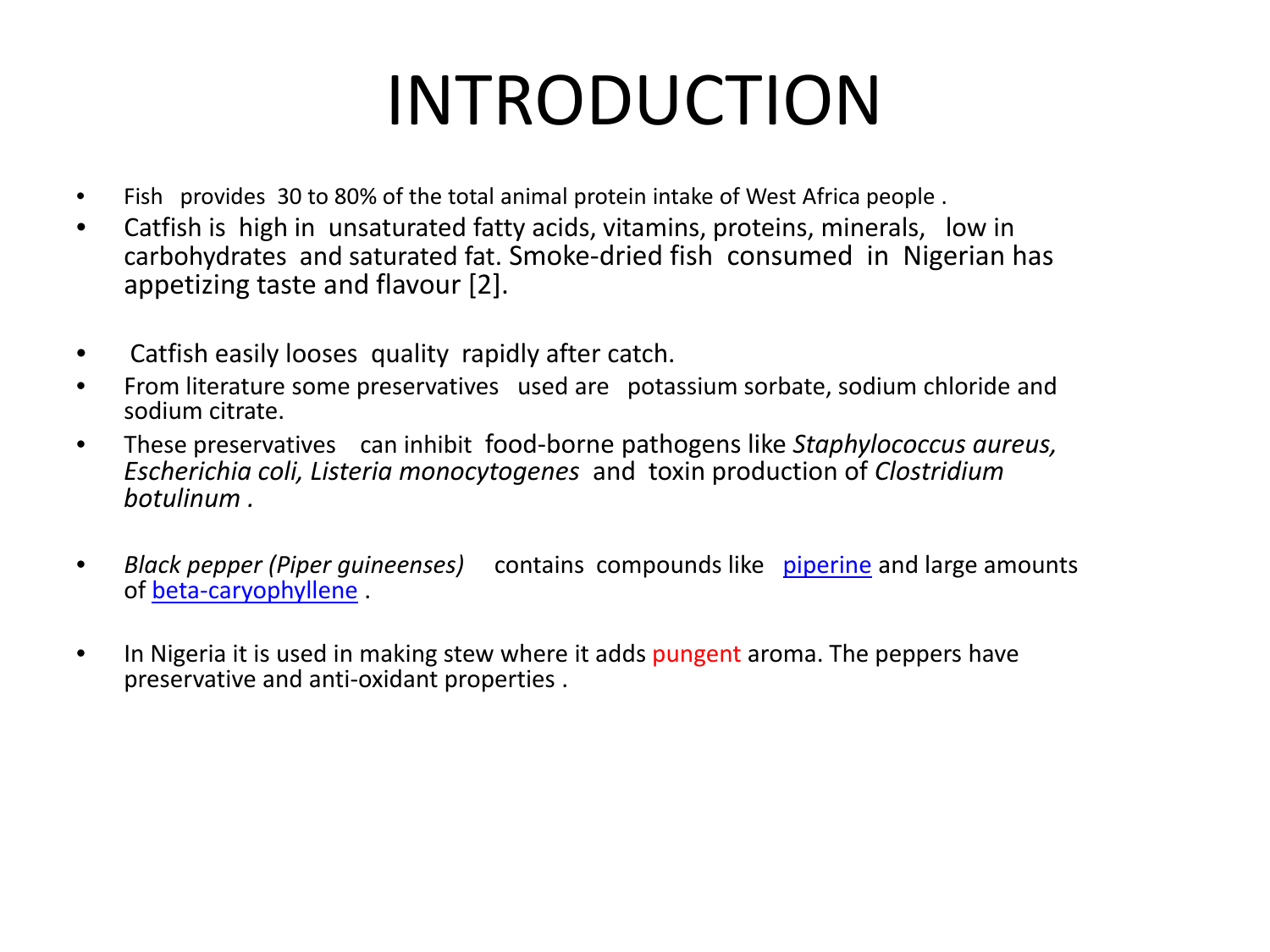- The various kinds of woods in the tropics are suitable for fish smoking process.
- Heat from the smoke can reduce the water activity of the fish cells.
- resulting in microbial inhibition which minimises spoilage [4].
- Smoking and the use of preservatives can influence the organoleptic attributes of fish .
- The antimicrobial effect of smoking depends on temperature, humidity, intensity of the smoke, duration, fish microflora and concentration of active components in the smoke [17].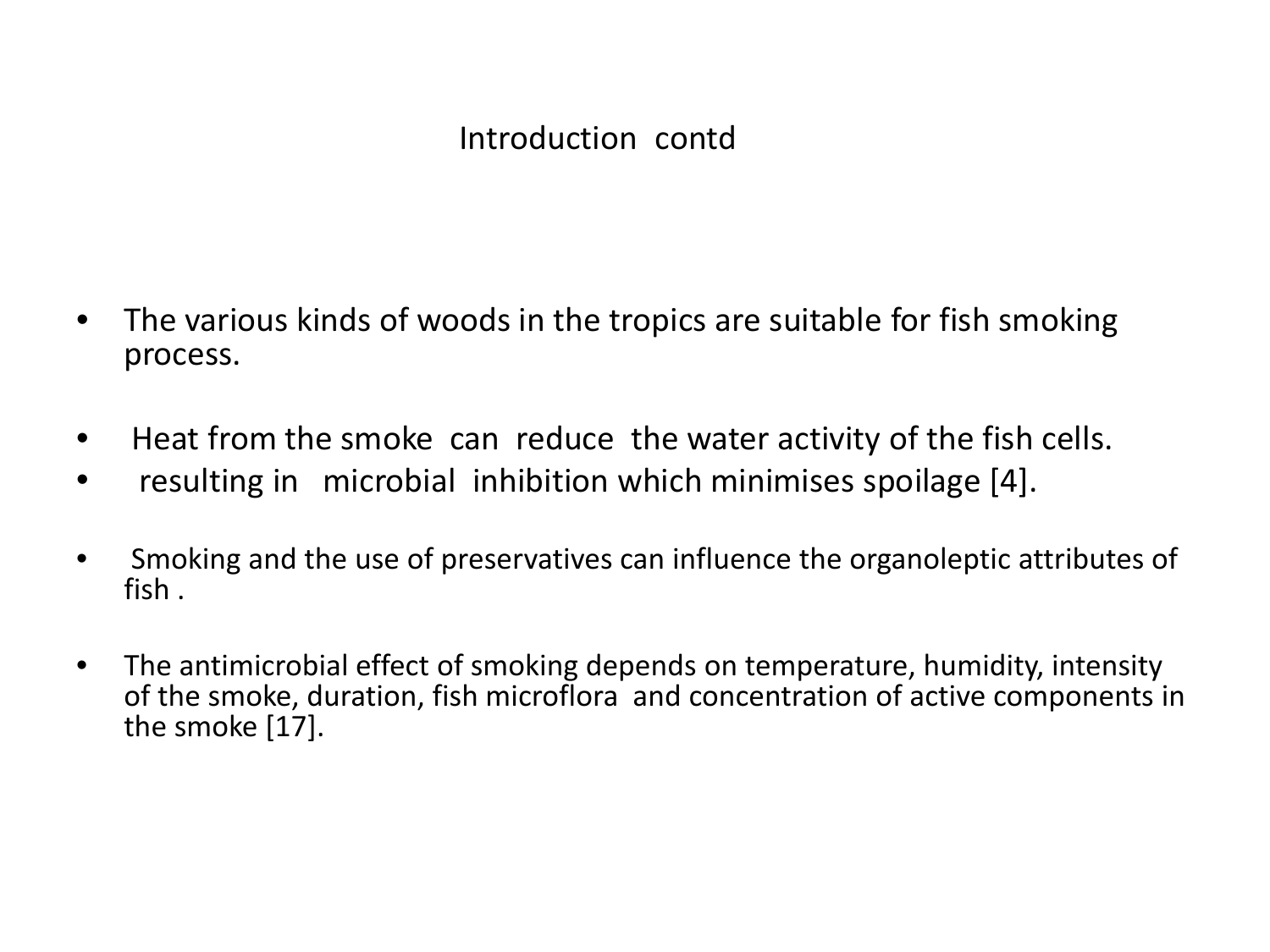## JUSTIFICATION AND OBJECTIVE

- Epileptic power supply and high cost of equipment in Nigeria have made cold storage, canning and freezing non-realistic.
- Therefore traditional technique of smoke-drying is in common use but without preservative addition.
- The utilization of indigenous spices and chemicals like sodium citrate as catfish preservative properties has not been exploited in Nigeria
- Therefore preservation of smoked fish using chemical preservatives and spices has become imperative.
- This study assessed the effect of sodium citrate and black pepper (*Piper guineenses*) on proximate composition, microbial and organoleptic attributes of smoked catfish during a 6-week storage at ambient temperature.
- Also the outcome is expected to encourage reduction in post–harvest losses and how to improve the nutritional and sensory attributes for consumption.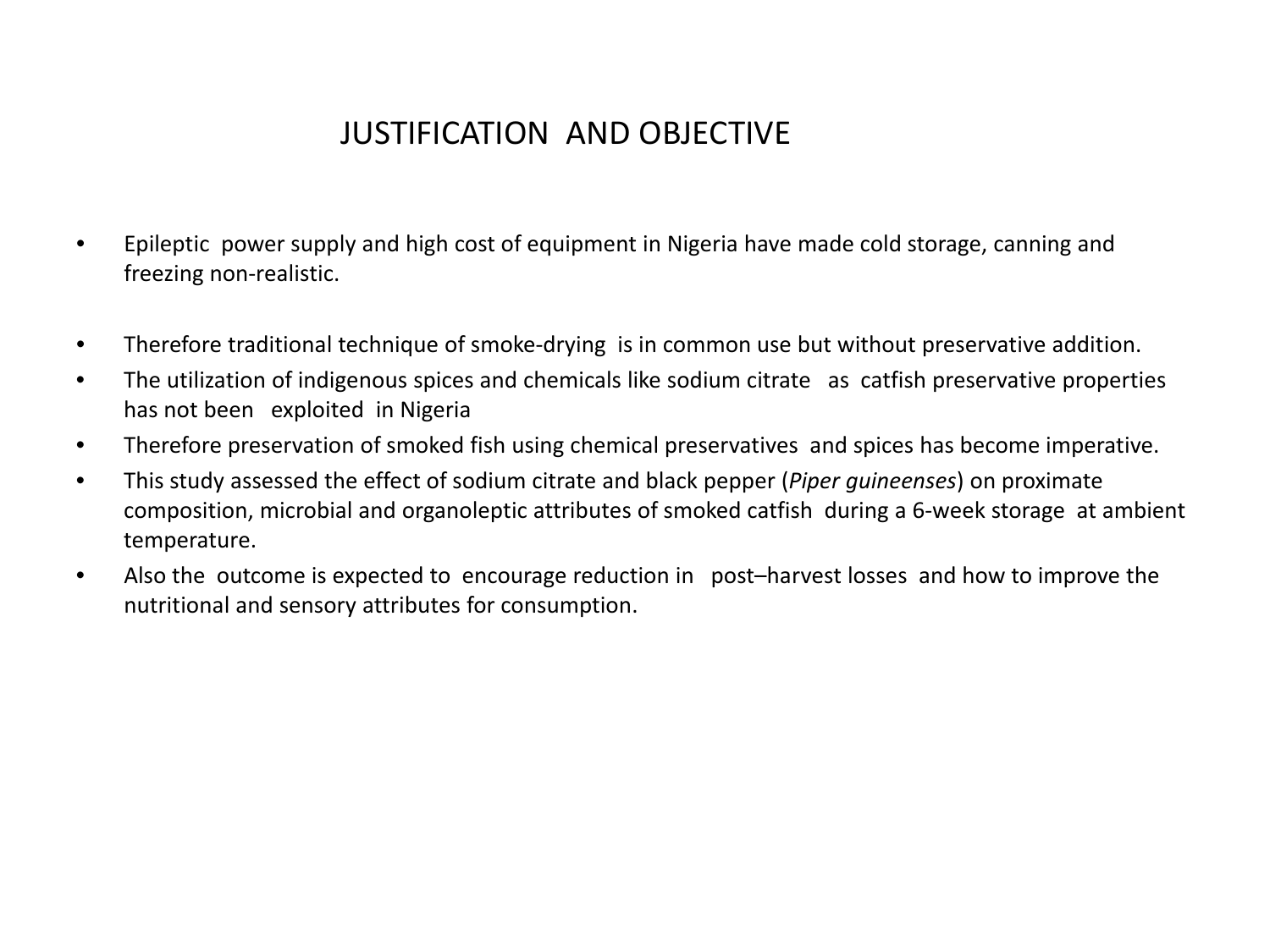## Methodology

- Fresh catfish *(Clarias gariepinus)* samples were selected, washed, eviscerated, washed with distilled water and paper towel dried and weighed.
- About 300ml distilled water was added to 20g each of ground black pepper and sodium citrate.
- Each mixture was boiled and refluxed for 5 minutes, filtered hot through a sterile cheesecloth (300  $\mu$ ). The filtrate was cooled to room temperature (29 $\pm$ 1<sup>0</sup>C).
- A= Control smoked fillets only, B= fillets previously soaked in Sodium citrate extract before smoking
- C= Fillets soaked in black pepper extract before smoking
- D=Fillets smoked in combination of black pepper and sodium citrate extracts before smoking.
- All samples were soaked in warm (45 $\pm$ 1<sup>0</sup>C) spice extracts for 10 minutes, drained and smoke-dried by laying the fish samples over the smoking kiln at 185<sup>0</sup>C.
- uniform smoking was achieved by turning samples over at intervals of 15 minutes for 2 hours.
- Some of the smoked samples were stored at -20°C and analyzed for Proximate composition, Peroxide value (PV)and thiobarbituric acid (TBA)(for lipid oxidation) were all determined using methods of AOAC (2005) at day one(0), then at two, four and six weeks of storage.
- **Shelf –life studies**
- Smoke-dried fish was packaged in sterile low-density polyethylene bag, and sealed.
- Samples were kept in cardboard waxed paper boxes and stored at room temperature (29 $\pm$ 1<sup>o</sup>C) for the shelf life study at day 0, weeks 2,4 and 6.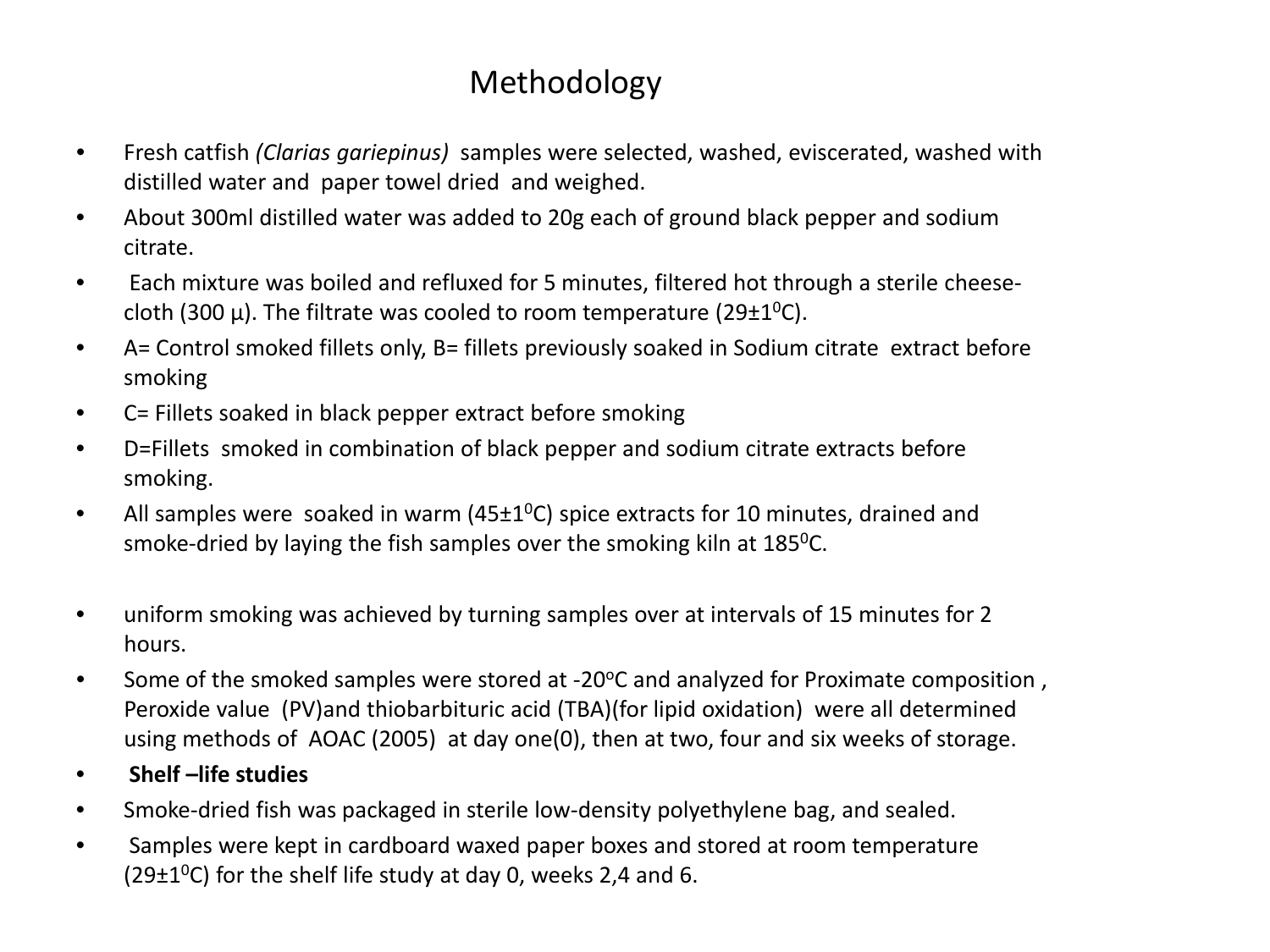## Methodology contd ii.

- Lipid oxidation was conducted using the peroxide value (PV) measurement .(as milliequivalent peroxide per kg of sample)
- Thiobarbituric acid (TBA) was determined by using UV–spectrophotometer (and absorbance measured at 532nm per kg of fish sample. TBA value was expressed as milligram malonaldehyde/kg of sample
- **Microbiological evaluation**
- A 10g representative sample from smoked fish muscle dissolved in sterile distilled water
- was homogenized for 60 seconds and serial dilutions  $(10^{-1} 10^{-3})$  made.
- One milliliter (1ml) of the diluents was pour-plated on nutrient agar and incubated at 30ºC for 48hrs
- Total number of visible bacterial colonies, was determined by the Grid- Membrane Filtration method (GMFM) **[25]**
- The means of duplicate colony counts were calculated.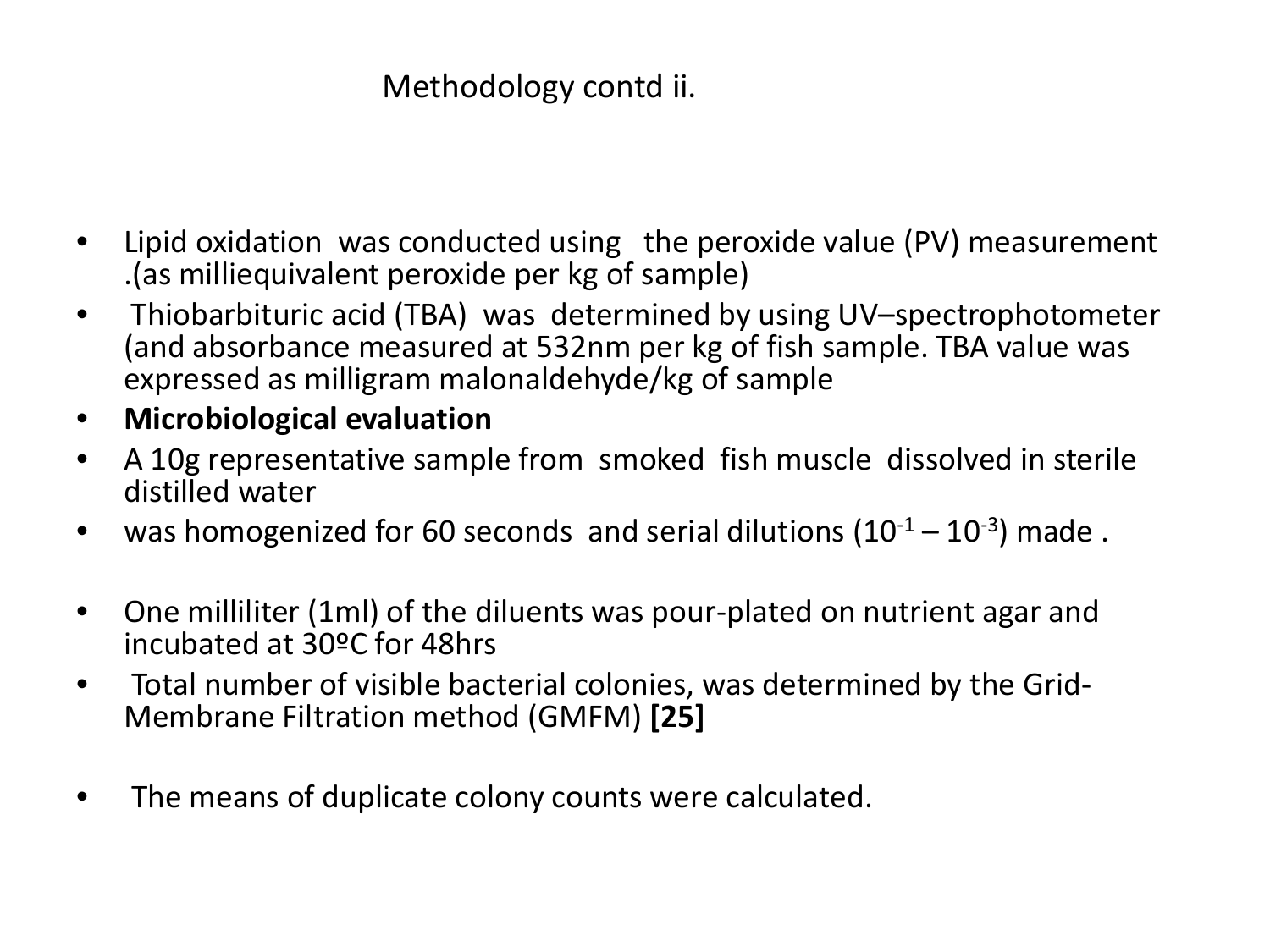### methodology contd iii

- Trained panellists evaluated the various samples
- The 5 point descriptive hedonic scale was used for taste, texture, aroma, colour and general acceptability of the samples at 5% level of significance
- Ranking scores were: like extremely(5), like moderately(4), neither like nor dislike (3), dislike moderately(2) and dislike extremely (1) respectively.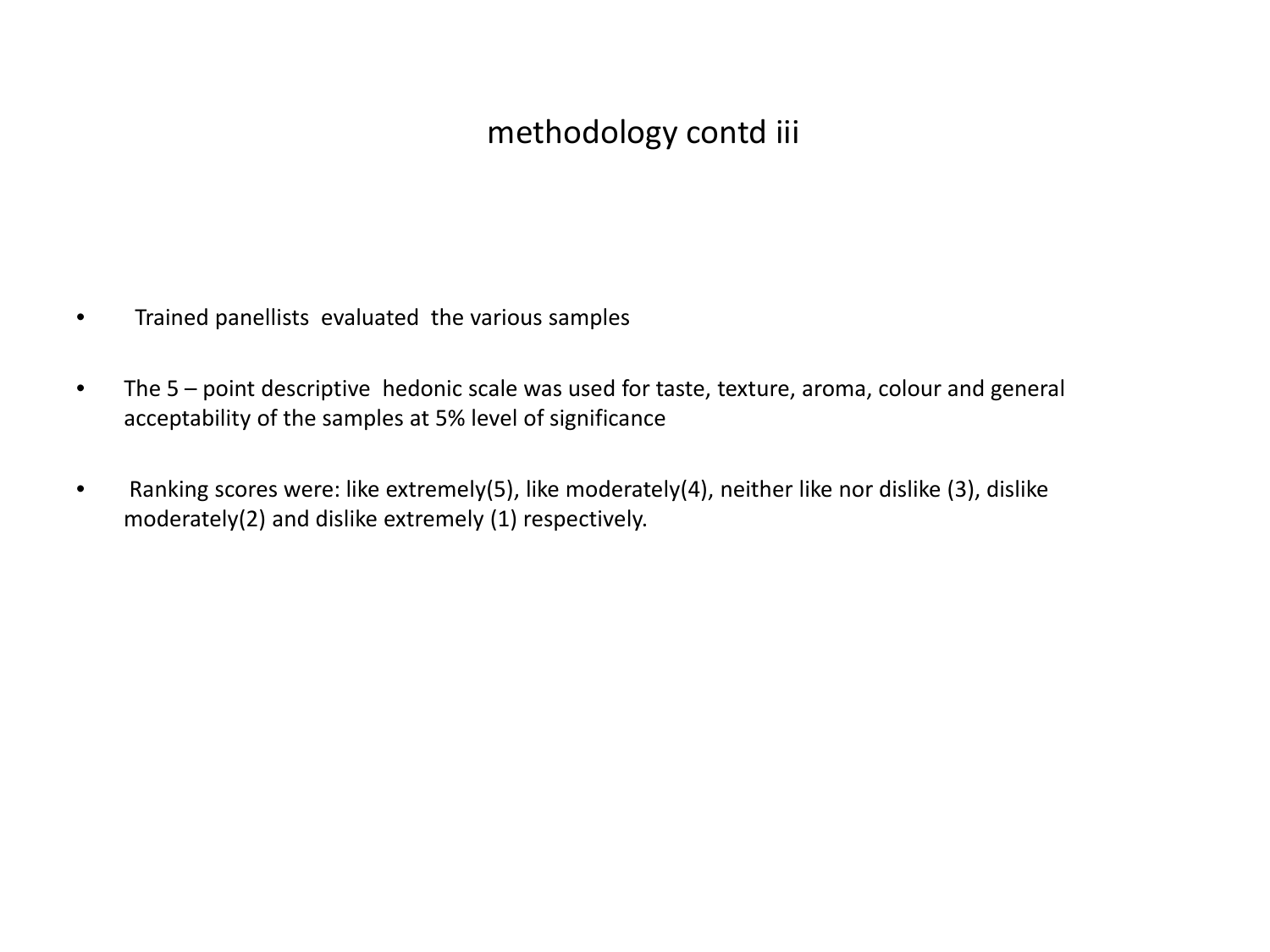## Statistical Analysis

- Measurements were carried out in triplicates.
- All microbial counts were converted into base-10 logarithms of colony forming units per g of sliced catfish samples ( $log_{10}$  CFU/g).
- Data were subjected to analysis of variance (ANOVA) using the General Linear Models procedure of the Statistical Analysis System software of SAS Institute (SAS Institute, Inc., 1990).
- Differences among the mean values of the various treatments were determined by the least significant difference (LSD) test, and the significance was defined at p< 0.05.
- The differences which are equal to or more than the identified LSD values are considered statistically significant.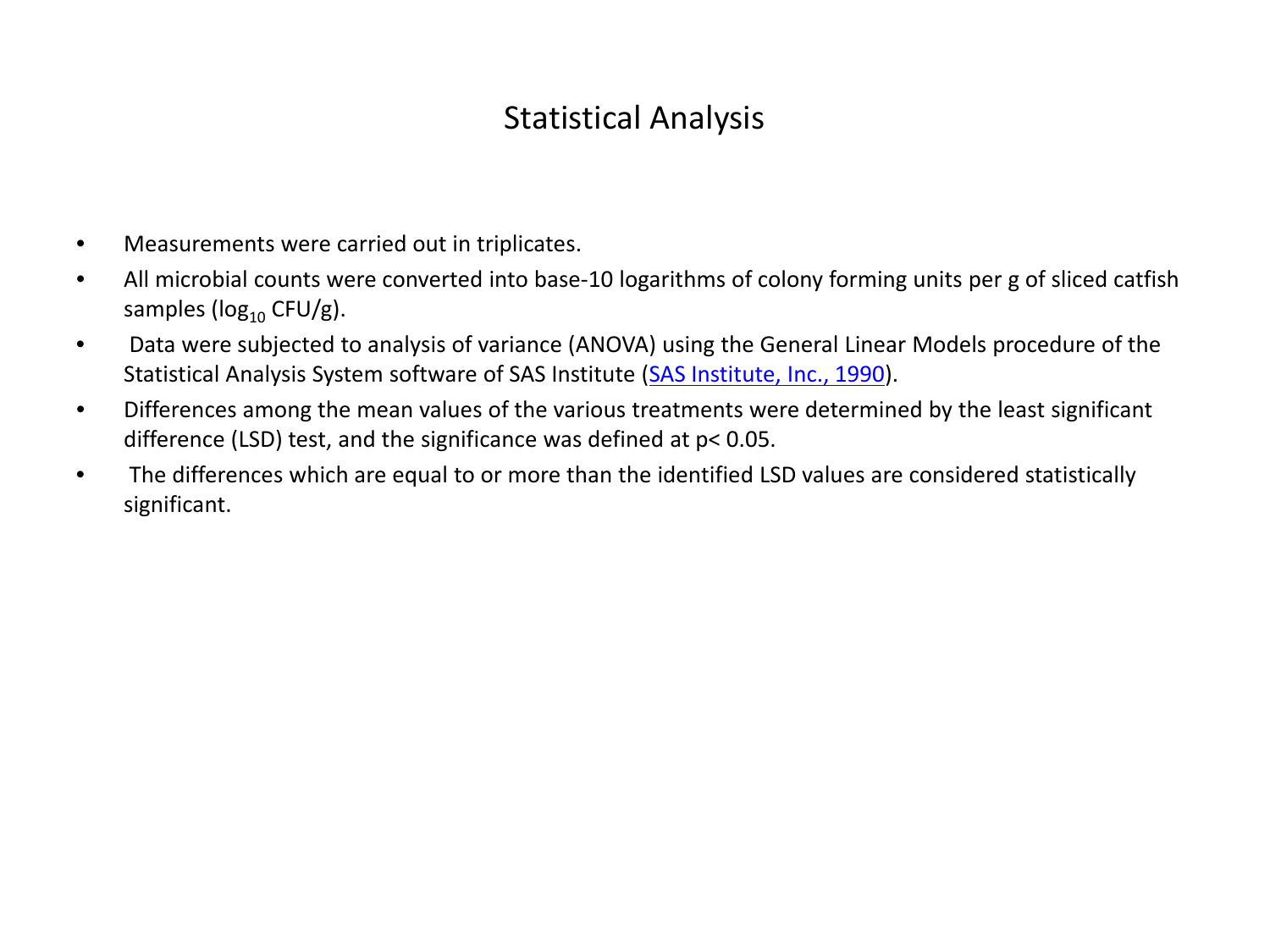#### Table 1.effect of sodium citrate and black pepper treatments on moisture content (g/100g) of sliced catfish during six weeks storage

|                           | 0                     | $\overline{2}$<br><b>Time (weeks)</b> | 4                     | 6                        |
|---------------------------|-----------------------|---------------------------------------|-----------------------|--------------------------|
| A=Control                 | $19.42a_{\pm}0.01$    | $20.41a_{\pm}0.01$                    | $19.04a_{\pm}0.03$    | $15.13^{b} \pm 0.03$     |
| $B = NaC$                 | $10.12^{d}$ + 0.01    | $10.68^{d}$ ± 0.01                    | $13.06^{d}$ ±0.01     | $13.54^{d} \pm 0.03$     |
| $C = Black$<br>pepper(Bp) | $16.23^{b} \pm 0.01$  | $18.03^{b} \pm 0.02$                  | $18.01b \pm 0.01$     | 17.87 <sup>a</sup> ±0.01 |
| $D = NaC + Bp$            | $13.51^{\circ}$ ±0.01 | $15.02^{\circ}$ ±0.01                 | $15.02^{\circ}$ ±0.01 | $14.64^{\circ}$ ±0.02    |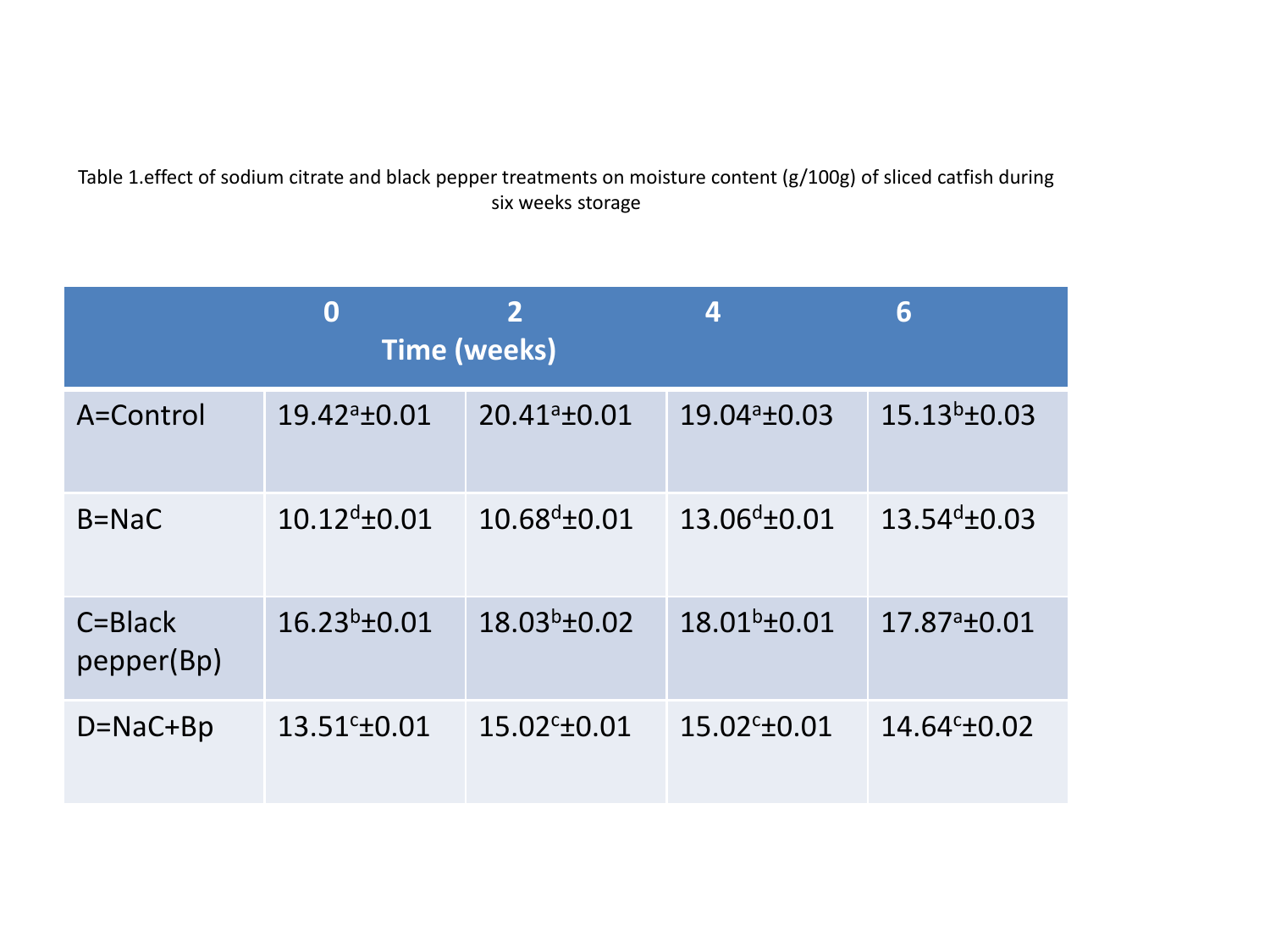Table 2. effect of sodium citrate and black pepper treatments on protein content (g/100g) of sliced catfish during six weeks storage

| <b>Sample</b>             | 0<br><b>Time (weeks)</b> | $\overline{2}$           | 4                     | 6                           |
|---------------------------|--------------------------|--------------------------|-----------------------|-----------------------------|
| A=Control                 | 60.52 $d_{\pm}$ 0.01     | 61.34 $d_{\pm}$ 0.02     | $65.17a_{1}$ +0.03    | 69.13 <sup>a</sup> ±0.01    |
| $B = NaC$                 | $69.30a_{1}+0.02$        | 70.93 <sup>a</sup> ±0.05 | $66.08^{\circ}$ ±0.02 | $65.54^{b} \pm 0.02$        |
| $C = Black$<br>pepper(Bp) | $65.34c_{\pm}0.03$       | 64.05 <sup>c</sup> ±0.03 | $63.84^{b} \pm 0.02$  | 63.66 <sup>c</sup> ±0.01    |
| $D = NaC = Bp$            | $66.58^{b} \pm 0.01$     | $66.15^{b} \pm 0.02$     | $66.15^{\circ}$ ±0.02 | 65.54 $b$ <sup>+</sup> 0.03 |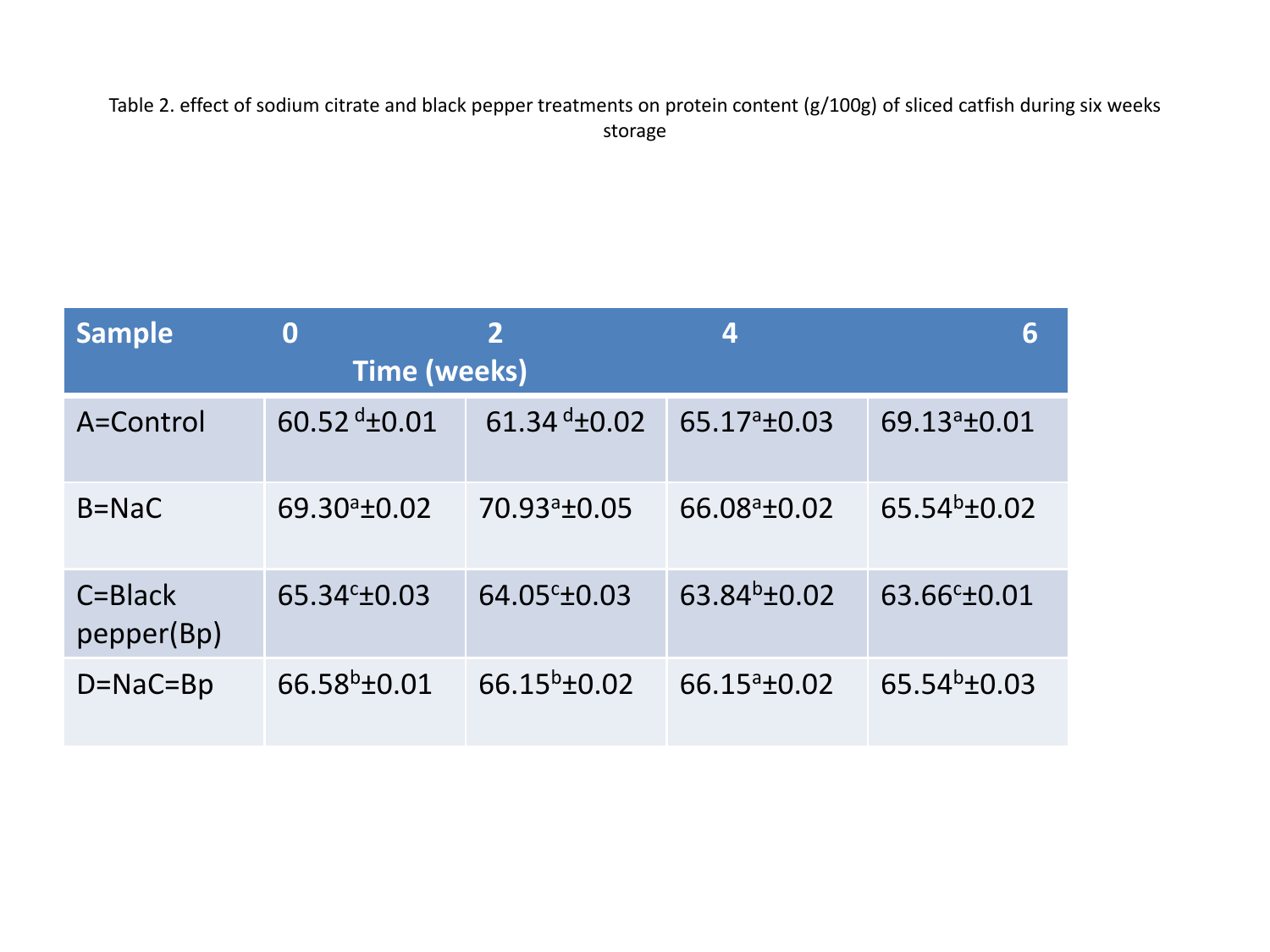#### **Protein content**

• The increase in the protein content of the smoked catfish could be attributed to an increase in the dry matter content per unit of weight following sample dehydration during smoking this is in agreement to the finding of [28].

•Storage time appeared not to have affected (p>0.05) the protein content of smoked catfish.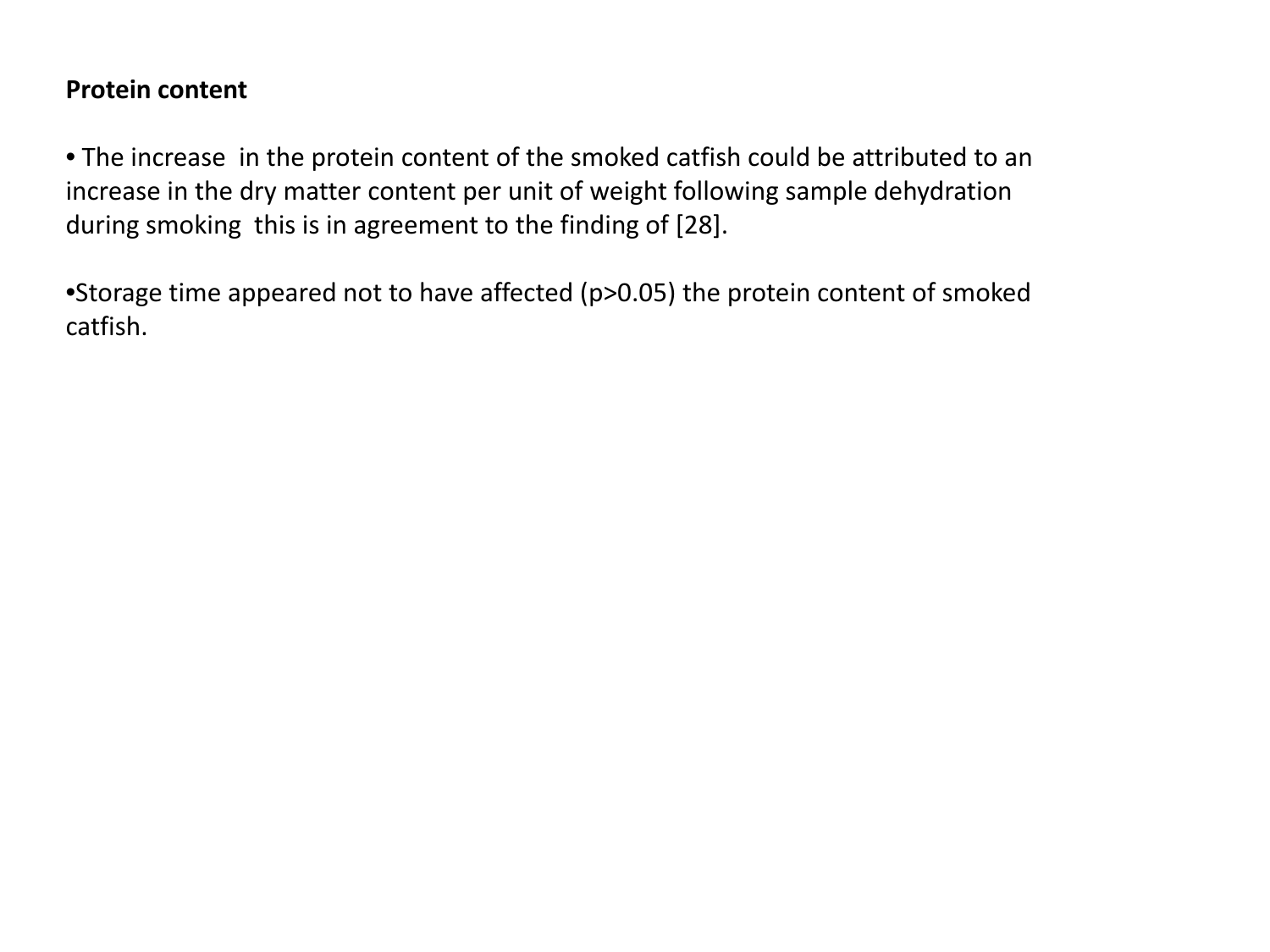Table 3. Effect of Soodium citrate (NaC) and blsck pepper (pg) on fat content (g/100g) of sliced fish during six weeks storage

| <b>Sample</b>             | $\bf{0}$<br><b>Time (weeks)</b> | $\overline{2}$        | 4                     | 6                  |
|---------------------------|---------------------------------|-----------------------|-----------------------|--------------------|
| A=Control                 | $16.66a_{\pm}0.02$              | $15.48^a \pm 0.01$    | 12.44d±0.02           | $12.05^{d}$ ±0.01  |
| $B = NaC$                 | $15.33c_{\pm}0.02$              | $14.51^{\circ}$ ±0.01 | $15.02a_{\pm}0.02$    | $15.00^a \pm 0.01$ |
| $C = Black$<br>pepper(Bp) | $12.24^{d} \pm 0.02$            | $14.17^{d} \pm 0.02$  | $14.04c_{\pm}0.02$    | $17.87a_{\pm}0.01$ |
| $D = NaC + Bp$            | $13.51c + 0.01$                 | $15.02^{\circ}$ ±0.01 | $15.02^{\circ}$ ±0.01 | $14.64c_{\pm}0.02$ |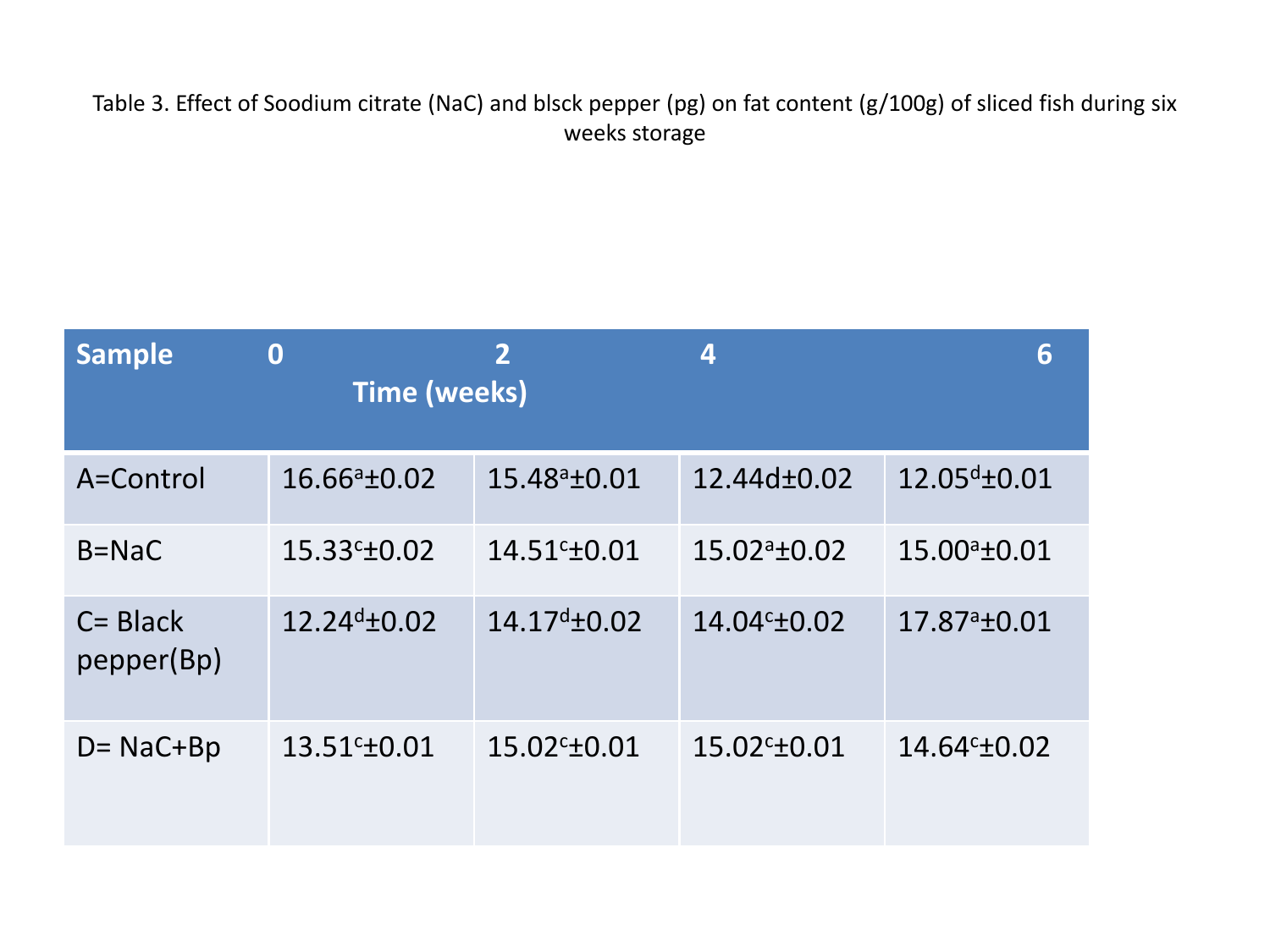Table 4.Effect of Sodium Citrate (NaC) and black pepper(pg) treatments on ash content (g/100g) of sliced fish during six weeks storage

| <b>Sample</b>             | $\overline{2}$<br>$\bf{0}$ | $\boldsymbol{4}$      | 6                     |                       |  |
|---------------------------|----------------------------|-----------------------|-----------------------|-----------------------|--|
|                           | <b>Time (weeks)</b>        |                       |                       |                       |  |
| A=Control                 | $19.42^a \pm 0.01$         | $20.41^a \pm 0.01$    | $19.04^a \pm 0.03$    | $15.13^{b} \pm 0.03$  |  |
| $B = NaC$                 | $10.12^{d}$ ±0.01          | $10.68^{d}$ ±0.01     | $13.06^{d}$ ±0.01     | $13.54^{d} \pm 0.03$  |  |
| $C = Black$<br>pepper(Bp) | $16.23^{b} \pm 0.01$       | $18.03^{b} \pm 0.02$  | $18.01^b \pm 0.01$    | $17.87a_{\pm}0.01$    |  |
| $D = NaC + Bp$            | $13.51^{\circ}$ ±0.01      | $15.02^{\circ}$ ±0.01 | $15.02^{\circ}$ ±0.01 | $14.64^{\circ}$ ±0.02 |  |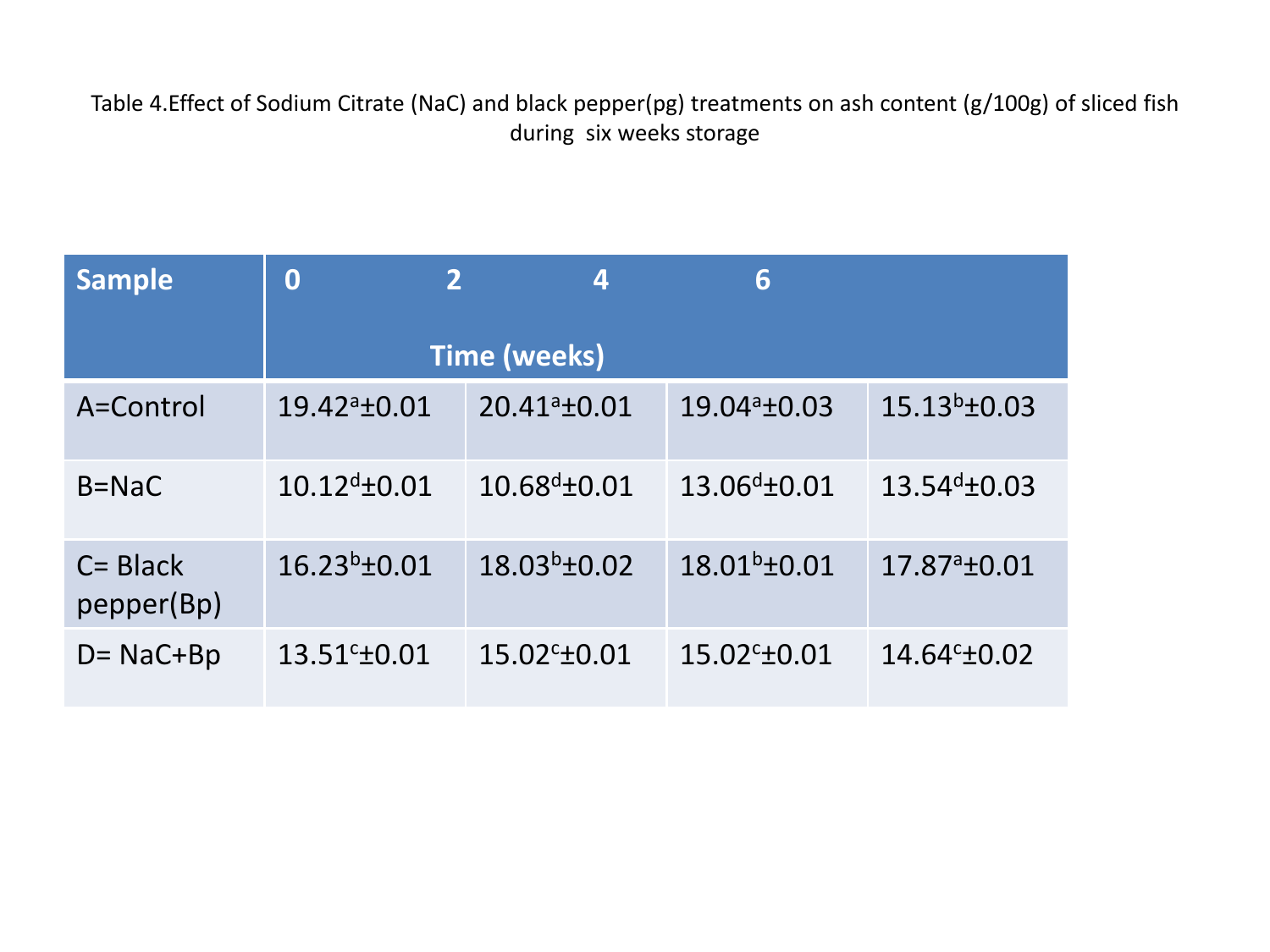Figure 1: Effect of sodium citrate (NaC) and black pepper (Pg) treatments on lipid oxidation (peroxide value) in sliced catfish during six weeks storage



**Effect of sodium citrate and black pepper on lipid oxidation(PV) in sliced catfish during six weeks storage**

**Storage Time (wks)**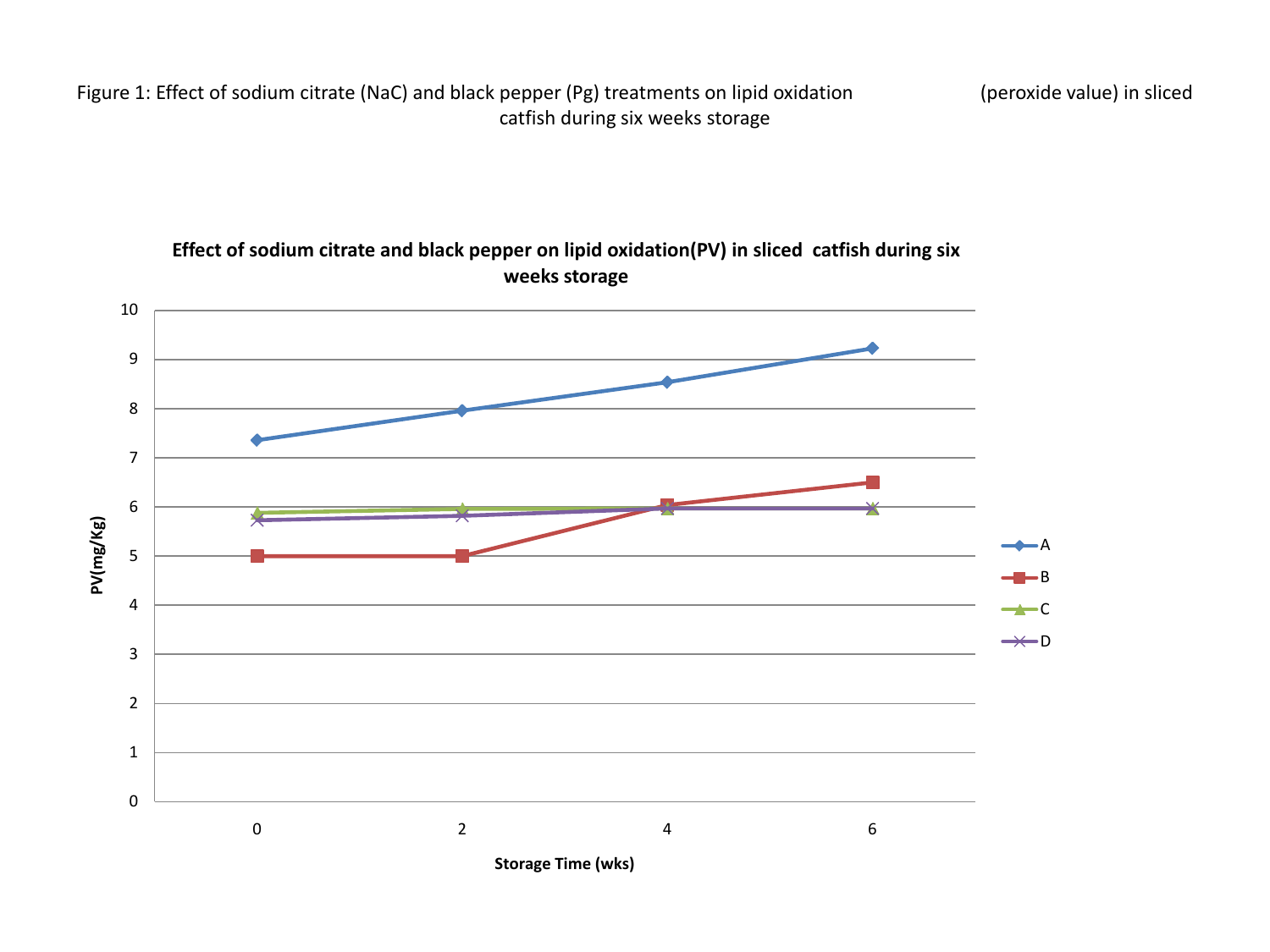#### **Peroxide Value**

•

•The PV in all samples were below the acceptable level of 10–20 meq peroxide/kg fish fat [30].

•This might be due to the extended storage and high temperature exposure

•Fatty fish are particularly vulnerable to lipid oxidation which can create unpleasant (rancid) taste, smell, alteration in color.

• The various reactions involved in the lipid oxidation are either nonenzymatic or catalyzed by microbial enzymes or by intracellular or digestive enzymes from the fish themselves.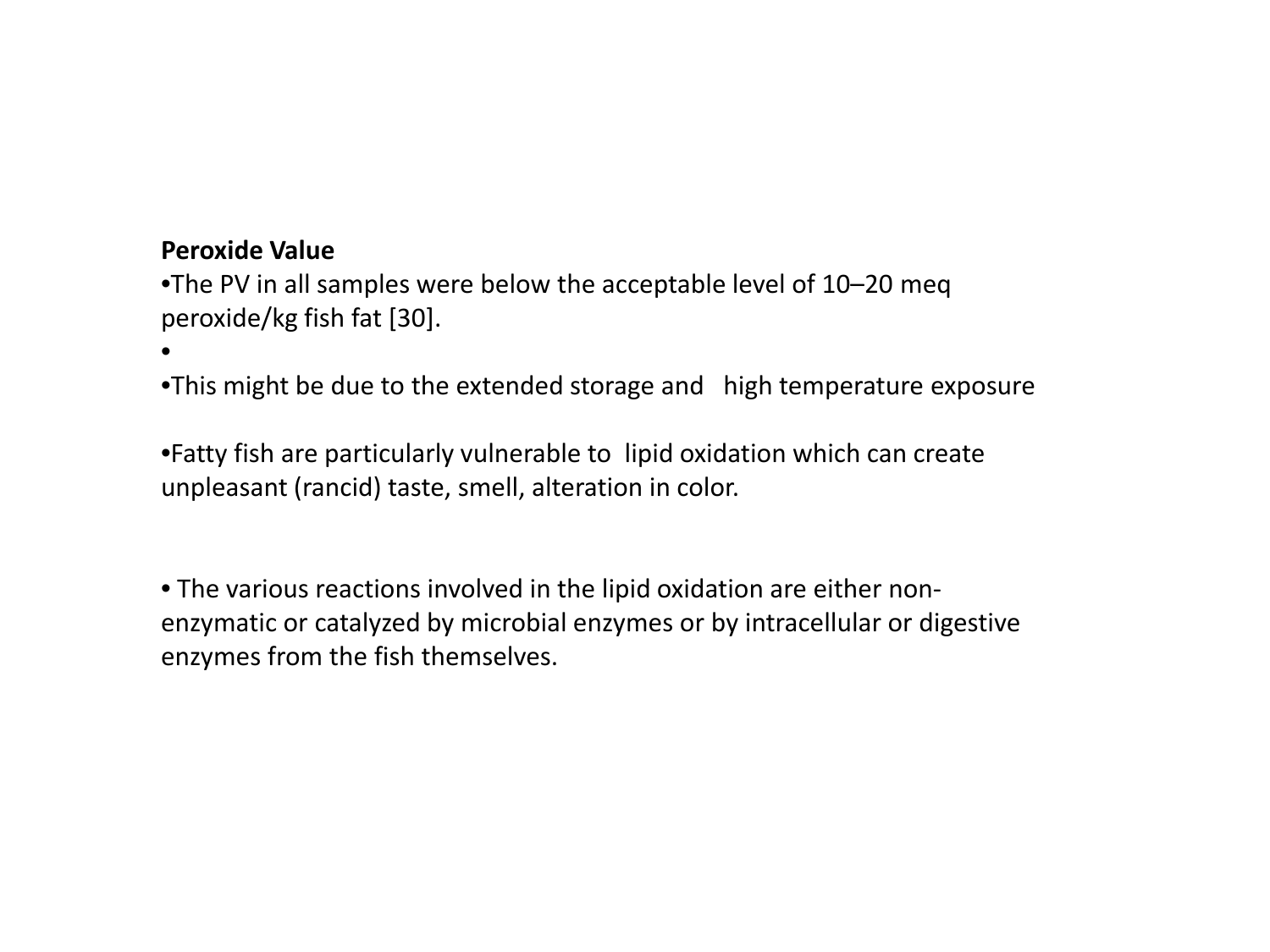Figure 2: Effect of sodium citrate (NaC) and black pepper (Pg) treatments on lipid oxidation (Thiobarbituric acid value) in sliced catfish during six weeks storage.

#### **Effect of sodium citrate and black pepper on lipide oxidation (TBAV) in sliced catfish during six weeks storage**

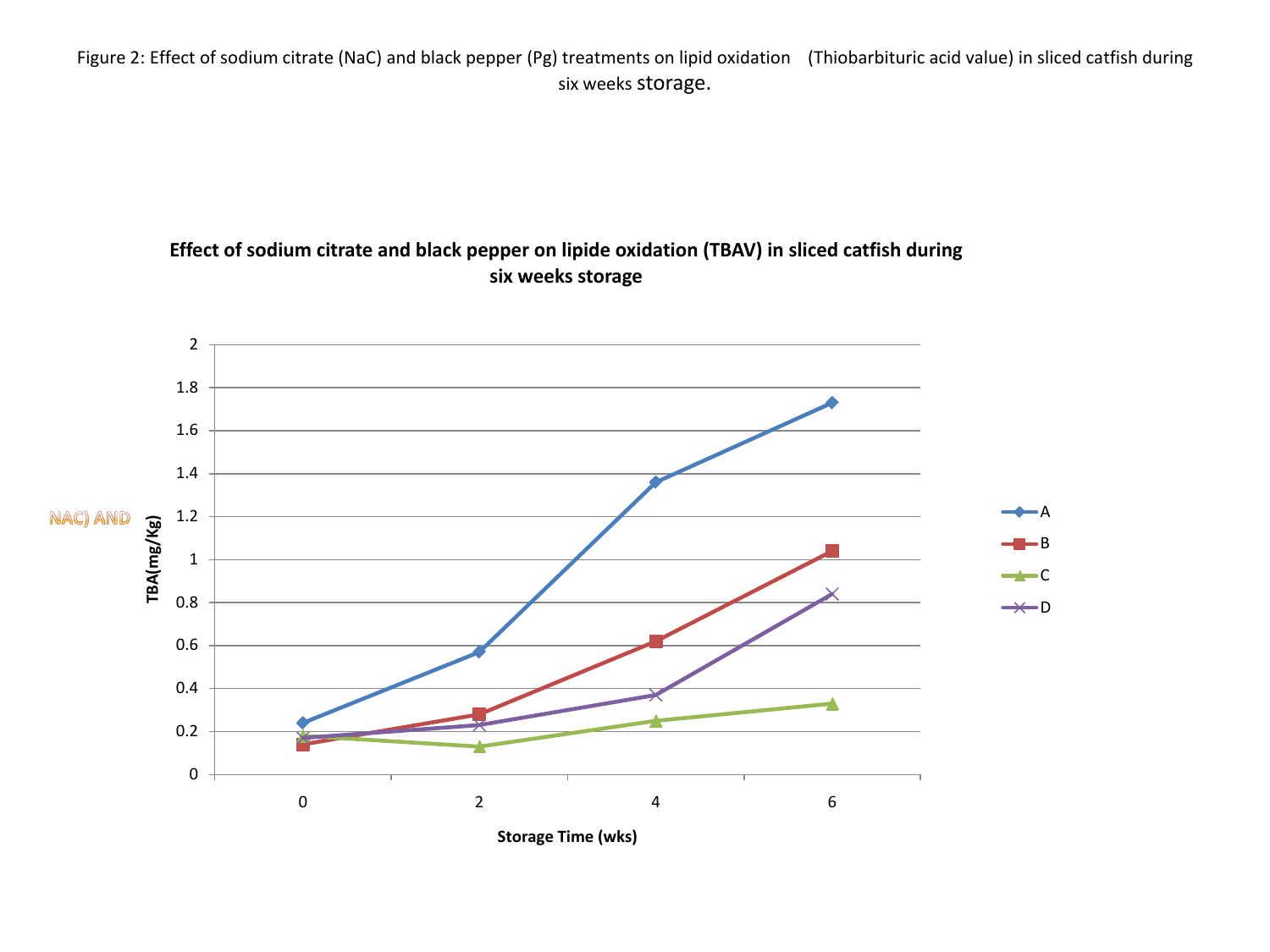Thiobarbituric Acid Value

• All the TBA values obtained were significantly (p<0.05) increased with the storage time.

• However, samples B, C and D showed significantly (p<0.05) lower TBA values with the storage time, when compare with the control.

• TBA assay is a widely used indicator for the assessment of degree of lipid oxidation. The result of TBA assay corroborated that obtained by the PV.

•In this study, TBA values for all the samples were much lower than recommend limit 0.007mg/kg (7 μg/kg) throughout the  $6<sup>th</sup>$  week storage period. This is contrary to the values reported by [35].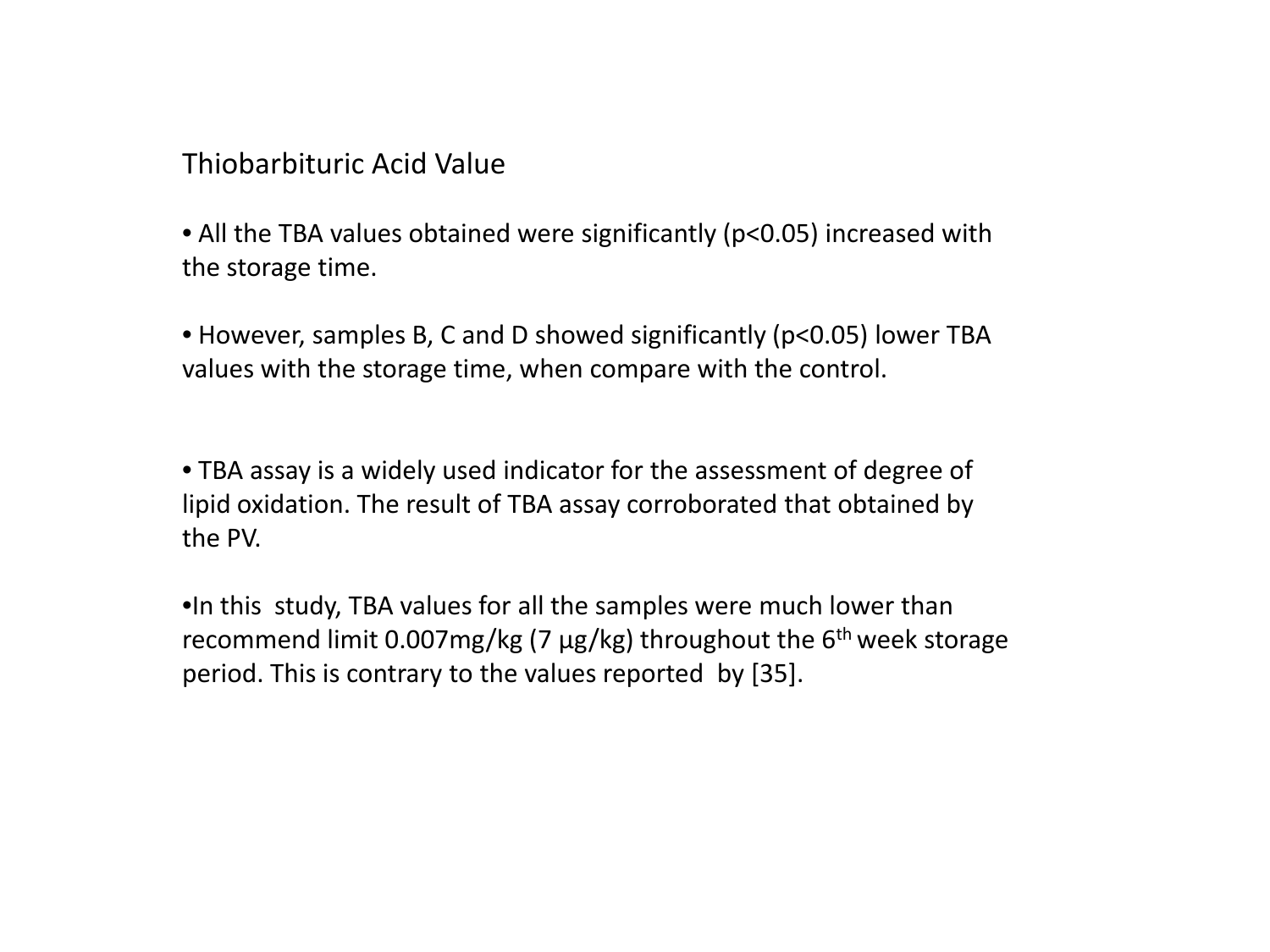Figure 3: Effect of different treatments on total aerobic plate count of catfish during six weeks storage.

#### **Effect of different treatments on total aerobic plate count of catfish during six weeks storage**

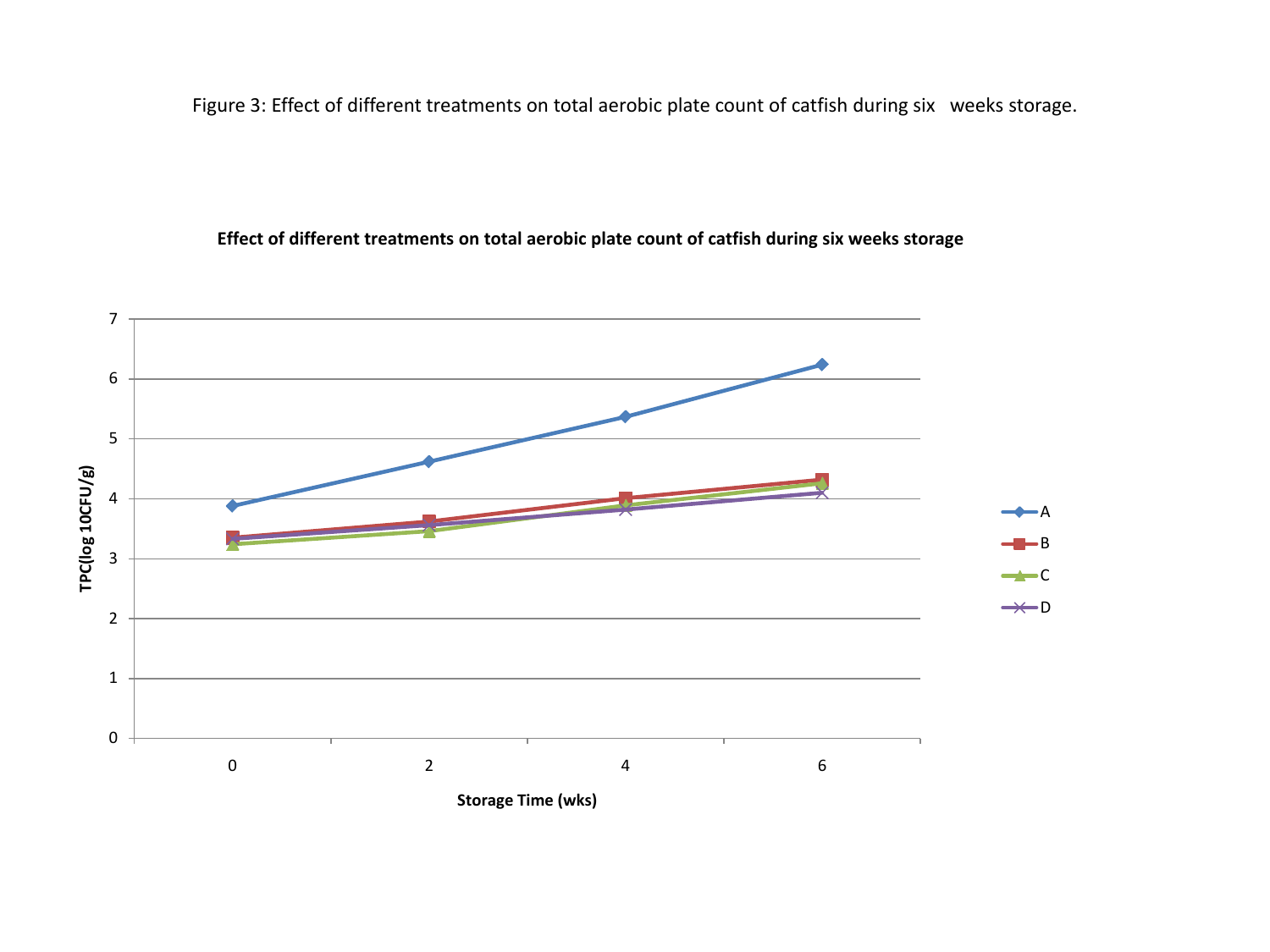Total Aerobic Plate Count of Microbes

- Sample C(with black had the least value while sample A (control) had the highest value.
- •This indicated that dipping of the sliced catfish in the different treatment solutions resulted in drastic reduction of the initial TPC.
- The effects of preservatives on the microbial growth in fish may be depend on also on the degree of microbial contamination.

•By the end of  $6<sup>th</sup>$  week of storage, TPCs for all of the different treatments were below 6  $log_{10}$  CFU/g, while that of control attained a count of 6.24  $log_{10}$  CFU/g.

•The control TPC is in close proximity to the maximal recommended limit of 7  $log_{10}$  CFU/g for TPC in raw fish [36].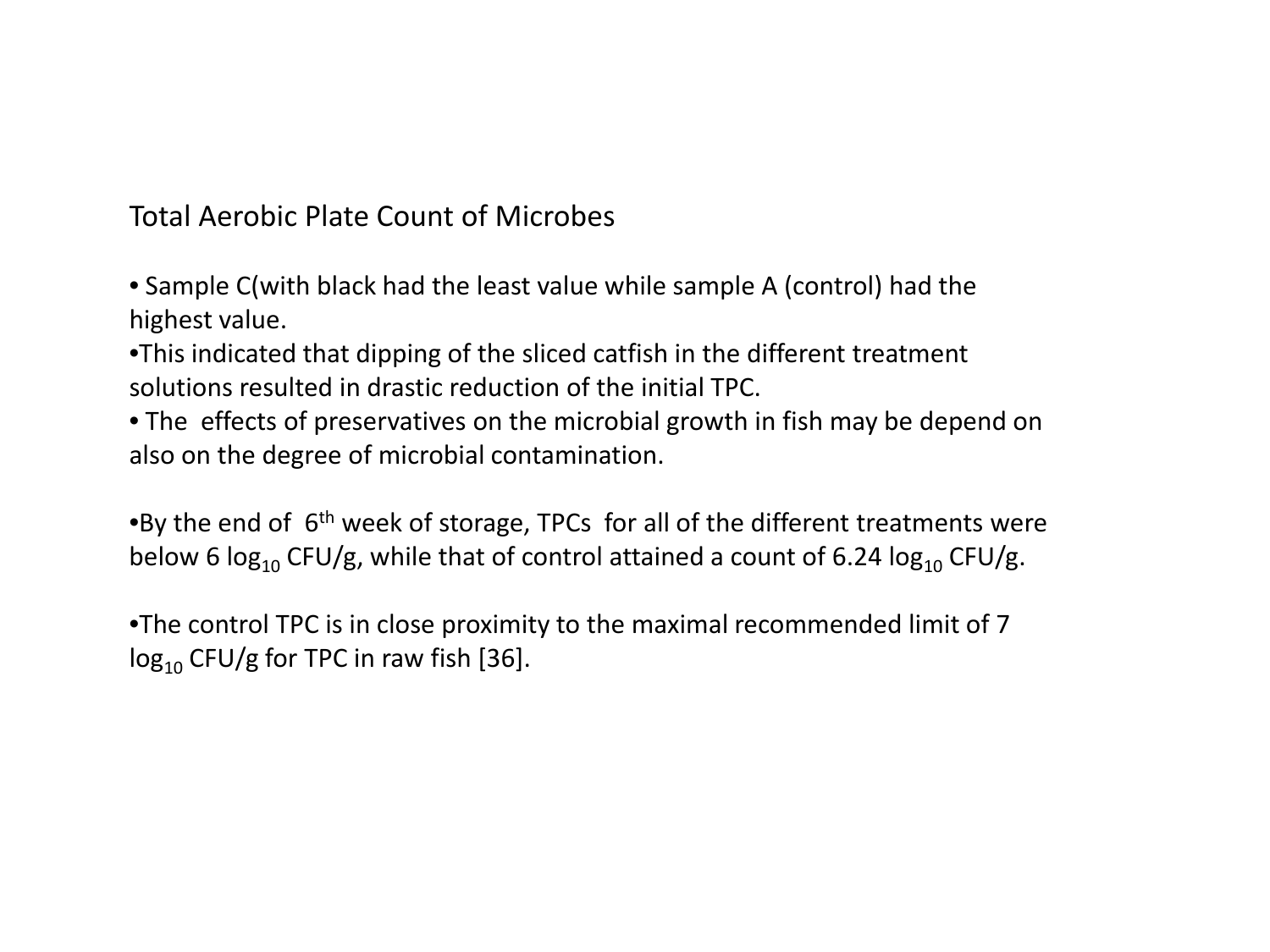### Table 6. Sensory Evaluation of Sliced Catfish during Six Weeks Storage

| <b>Sample</b>  | <b>Colour</b>           | <b>Aroma</b>            | <b>Texture</b>          | <b>Taste</b>            | <b>General</b><br><b>Acceptability</b> |
|----------------|-------------------------|-------------------------|-------------------------|-------------------------|----------------------------------------|
| $\overline{A}$ | $3.93^d \pm 0.38$       | $3.58^d \pm 0.52$       | $3.53^d \pm 0.57$       | $3.62^d \pm 0.45$       | $3.96^d \pm 0.66$                      |
| B              | $4.29^{\circ} \pm 0.72$ | $3.73^{\circ} \pm 0.84$ | $3.62^{\circ} \pm 0.95$ | $4.38^{\circ} \pm 0.86$ | $4.52^{\circ} \pm 0.63$                |
| $\mathcal{C}$  | $4.37^{\rm a} \pm 0.85$ | $4.93^b \pm 0.49$       | $4.77^{\rm b} \pm 0.52$ | $4.57^{\rm b} \pm 0.74$ | $5.74^b \pm 0.84$                      |
| D              | $4.36^a \pm 0.87$       | $5.40^{\circ} \pm 0.72$ | $4.89^a \pm 0.64$       | $5.89^{\rm a} \pm 0.85$ | $5.88^a \pm 0.73$                      |
|                |                         |                         |                         |                         |                                        |
|                |                         |                         |                         |                         |                                        |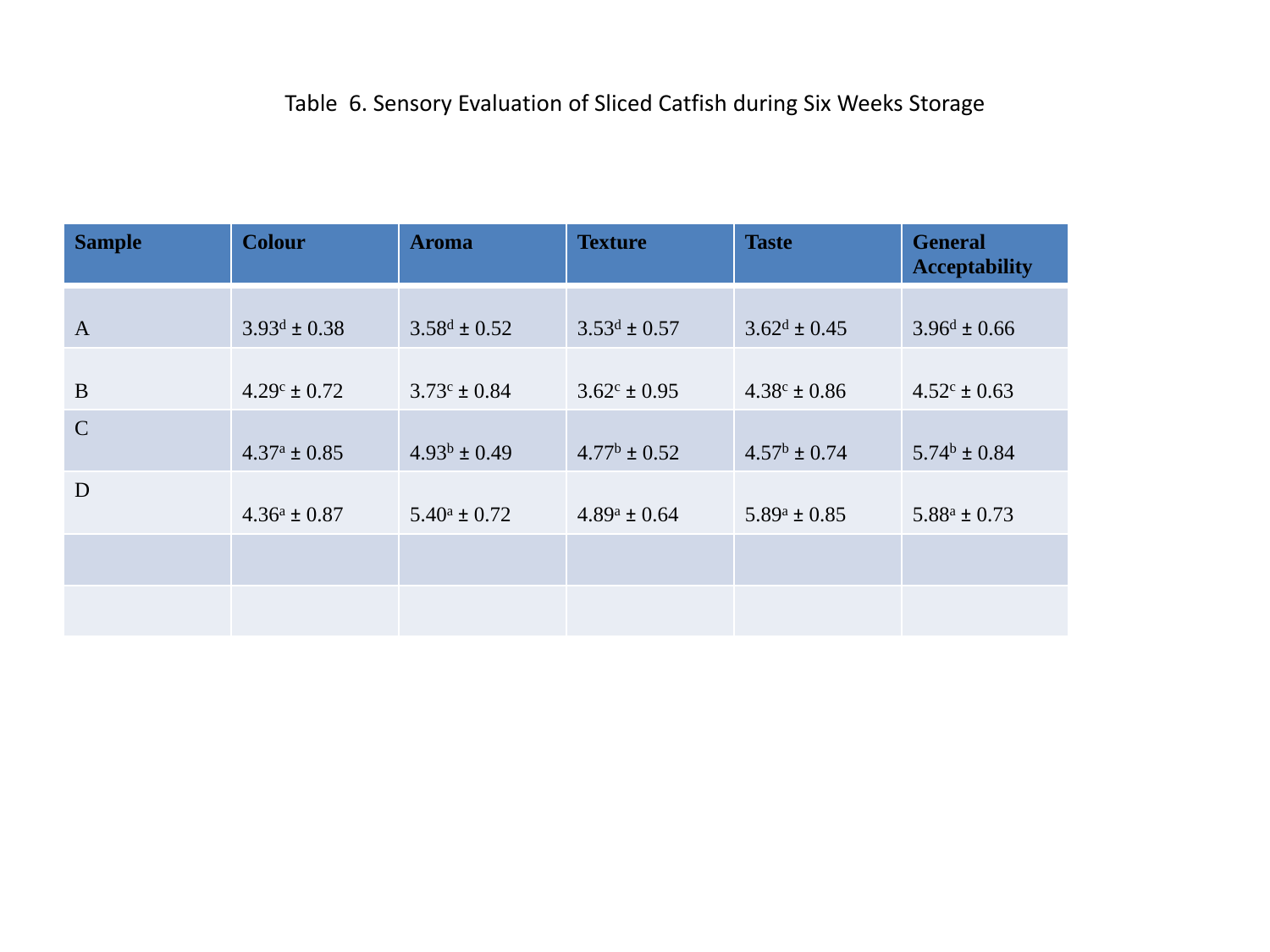#### **Sensory Evaluation of Sliced Catfish during Six Weeks Storage**

•There was significant (p<0.05) difference in the sensory attributes of all the samples assessed except in terms of color

• Might be due to individual variations among individuals in responding to the same level of stimuli.

•Sample D (with Nac+ Black pepper) was most preferred in terms of aroma, texture, taste while sample A (Control) was least preferred.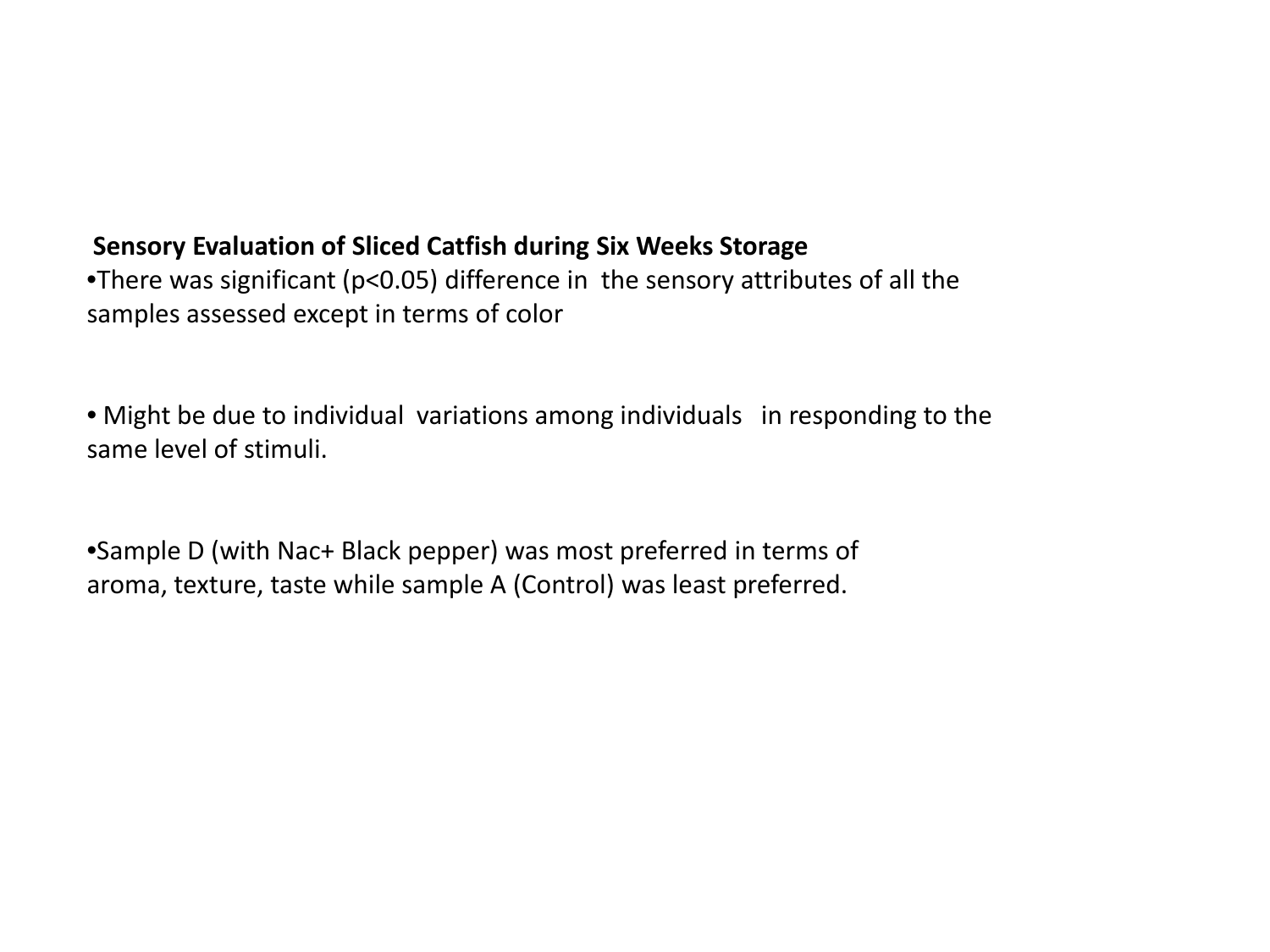## **CONCLUSION**

- From this study, sodium citrate and black pepper can be used as preservatives in smoked catfish without adversely affecting:
- quality in terms of lipid oxidation, microbial load
- color, and nutritional quality throughout 6 weeks of storage.
- There was significant (p>0.05) reduction in the PV and TBA values in comparison with the control.
- The effect of the spices applied singly and in combination on the catfish showed shelf life extension of all samples during the storage.
- The catfish samples exhibited shelf stability and the microbiological load fell within acceptable level stipulated by microbiological standards.
- This indicates that the samples might be safe for consumption throughout the period of 6 weeks storage.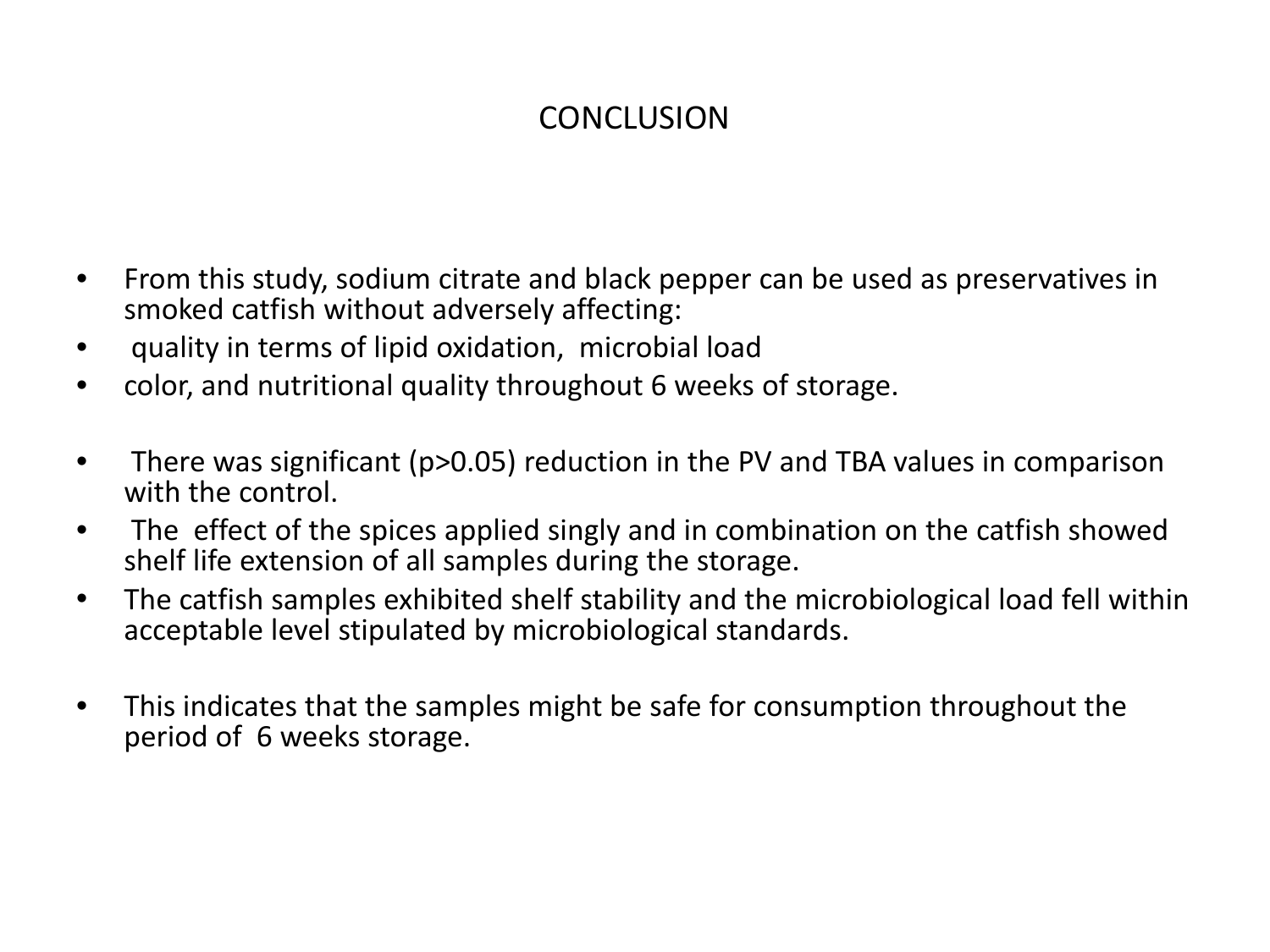## ACKNOWLEDGEMEWNT

• Dr K Oni Food Science Department, Federal University, Oye-Ekiti, Nigeria.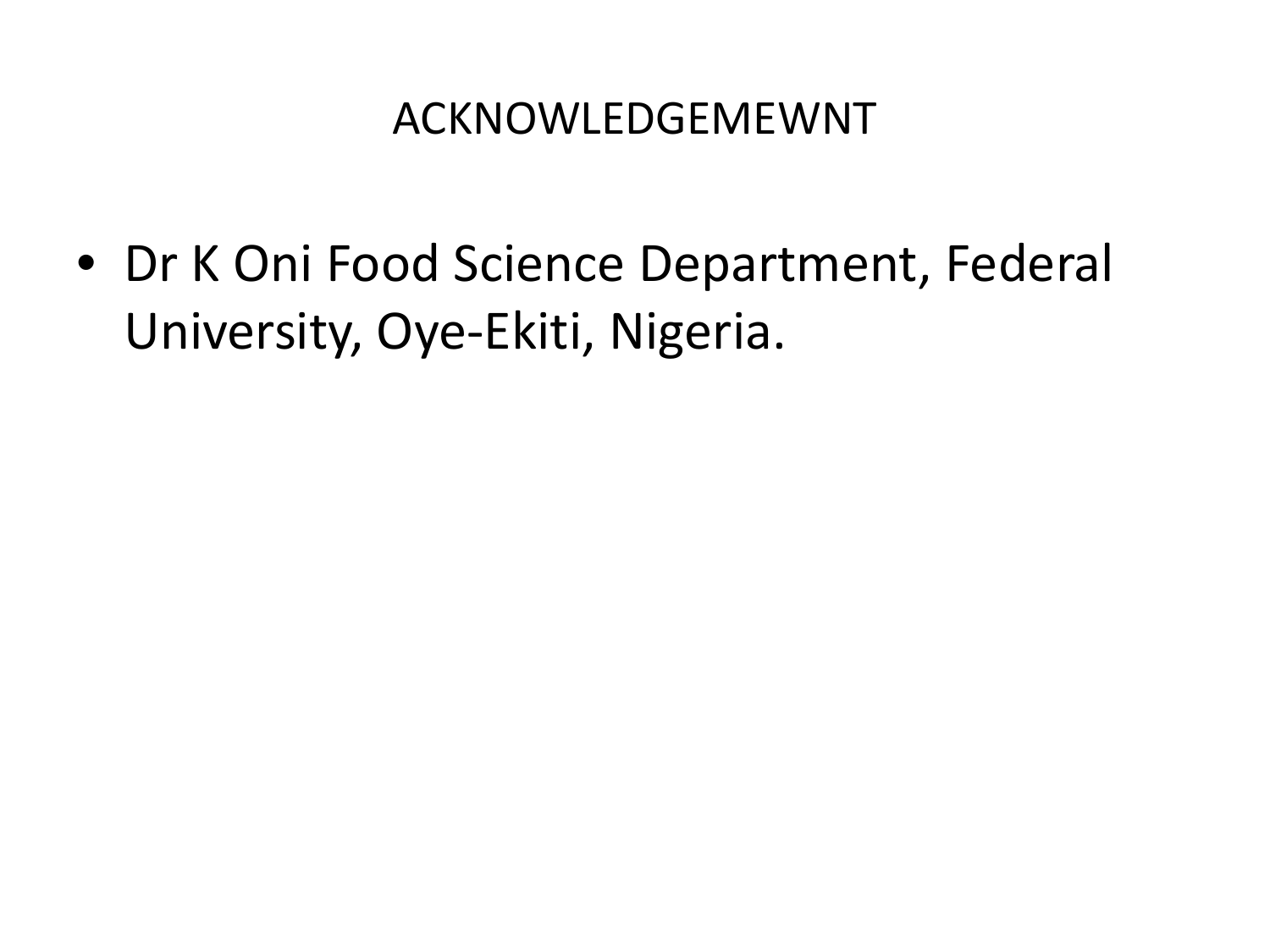# FUTURE WORK

- Isolation and Identification of microorganisms associated with smoked fish using molecular methods
- Incorporation of treated smoked fish into fermented cereal as infants complementary food of adequate nutritional quality
- Co-fermentation of cereal/ legume/ fish fillets to produce infant complementary food of improved nutritional quality that can be affordable for lowsocio economic mothers in Nigeria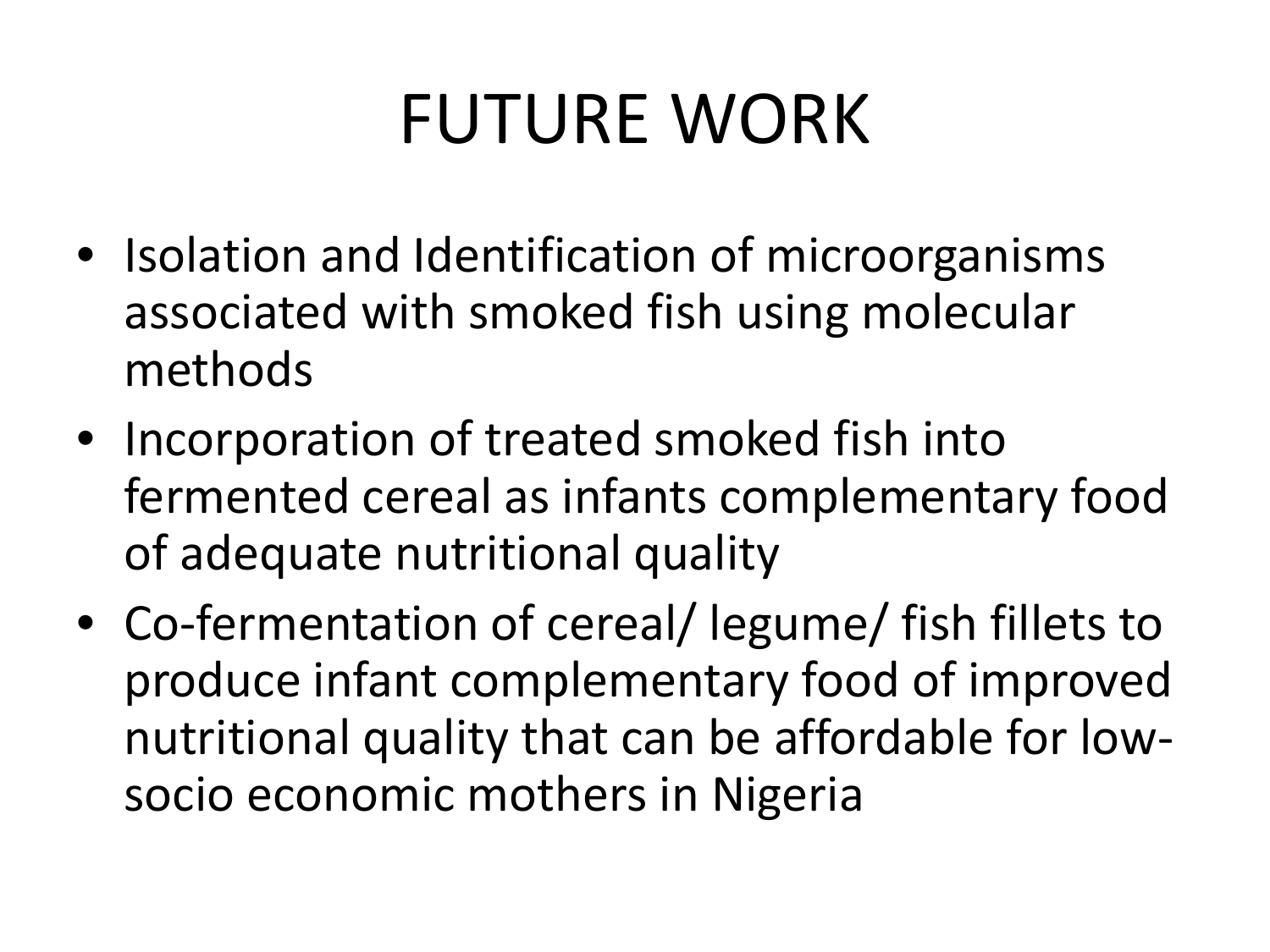### REFERENCES

- 2. Nelson JS (2006) Fishes of the World. John Wiley & Sons, Inc., 2006; ISBN 0471250317.
- 4.Gram L (2001) Potential hazard in cold-smoked fish: *Clostridium botulinum* type E. In Processing Parameters Needed to Control Pathogens in Coldsmoked Fish. Especial Supplement to the Journal of Food Science 66(7): S-1082-1087.
- 17. Erkan N (2004) Smoking Technology.In: Fish Processing Technology, Varlk,C.(ed.) Istanbul Univ. Fisheries Fac. Istanbul.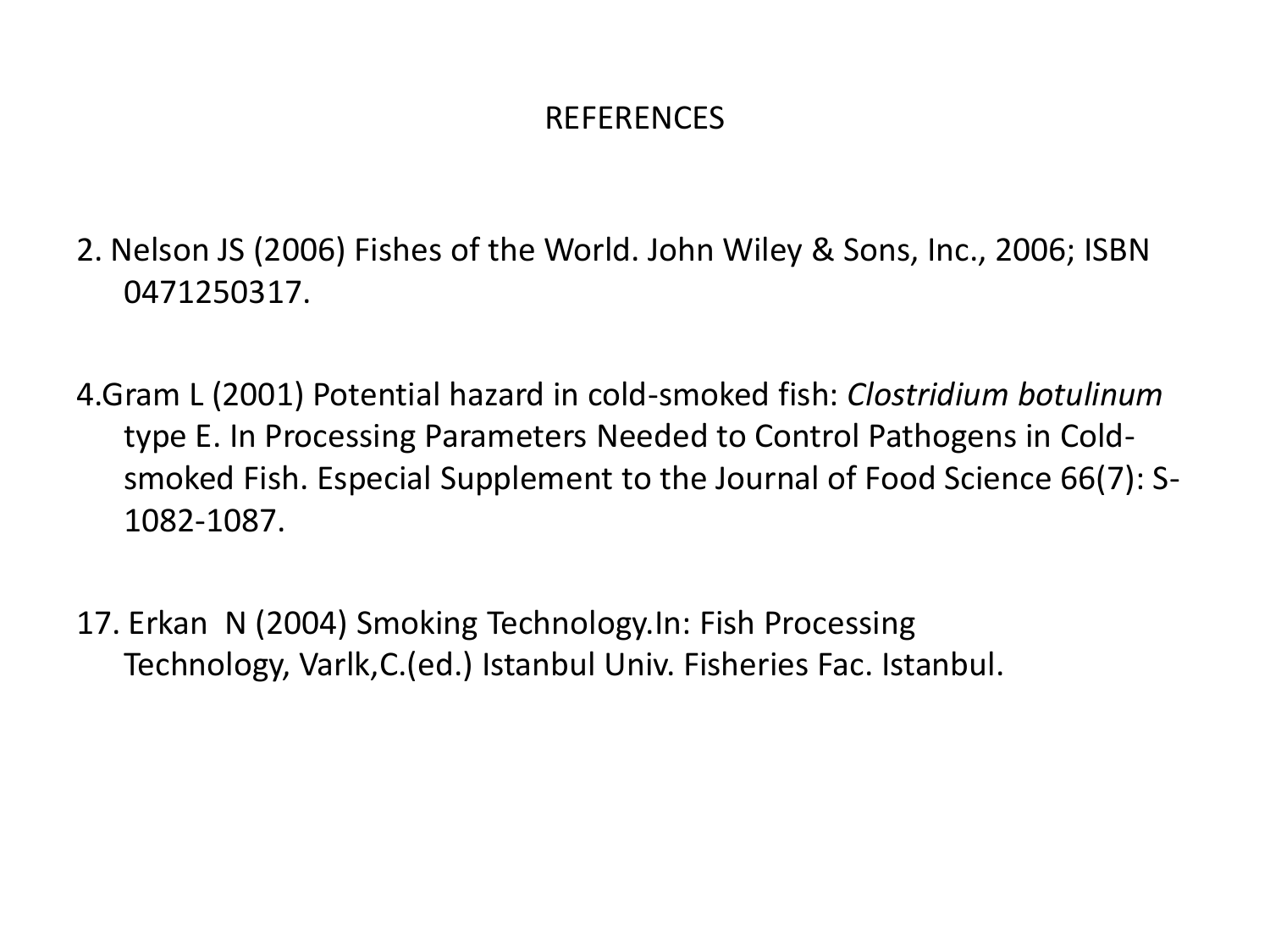18. Kolodziejska I, Niecikowska C, Januszewska E and Sikorski ZE (2002) The microbial and sensory quality of mackerel hot smoked in mild conditions. Ledensm. Wiss.U Technol.35: 87- 92.

23. Williams SK, Rodrick GE, and West RL (1995) Sodium lactate affects shelf life and consumer acceptance of fresh catfish (*Ictalurus nebulosus, marmoratus*) fillets under simulated retail conditions. J. Food Sci. 60: 636-639.

25. Peterkin PI, Parrington LJ, and Sharpe, AN (1998) Determination of aerobic colony counts in foods by Hydrophobic Grid-Membrane Filtration (HGMF) method. Health Protection Branch, Ottawa, Canada. Government of Canada. Publishing Co., Inc. Lancaster, Pennsylvania. 2oC. J. Appl. Microbiol. 92 (4): 790-799.

28. Goktepe, I. and Moody, M.W.1998. Effect of modified atmosphere package on the quality of smoked catfish. Journal of Muscle Foods, 9:375-389.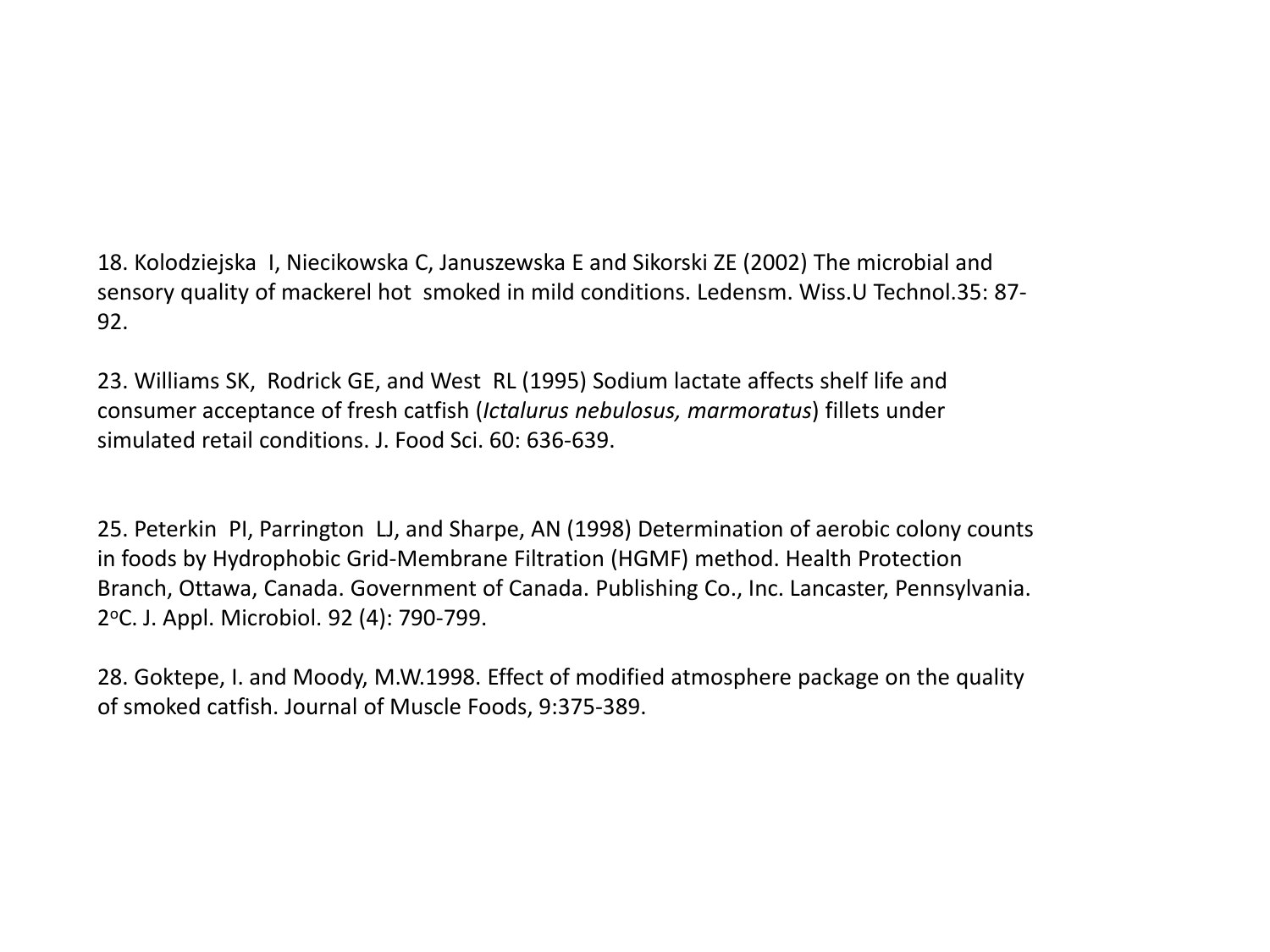30. Huss HH (1995) The effect of anaerobic conditions and carbon dioxide. In: Quality and Quantity changes in fresh fish. Technical paper no 348 :78-83 Rome: FAO Fisheries. 32. Connell JJ (1975) Contro offish quality. Fishing News (Books) Ltd. Farnham, Surrey UK.

33. Asiedu MS, Julshamn K, and Lie O (1991) Effect of local processing methods (cooking, frying, and smoking) on three fish species from Ghana: Part I,

35. Papadopoulos V, Chouliara I, Badeka A, Savaidis IN, Kontominas MG (2003) Effect of gutting on microbiological, chemical and sensory properties of aquacultured sea bass (*Dicentrarchus labrax*) stored in ice. Food Microbiology.20:411-420.

36. ICMSF International Commission on Microbiological Specification for Foods (1986) Microorganisms in Foods 2, Sampling for Microbiological Analysis. Principles and Specifications, (2nd edn), Oxford: Blackwell Science.

37. Emberg J, Laursen BG, Rathjen T and Dalgaard (2002) Microbial spoilage and formation of biogenic amines in fresh and thawed modified atmosphere-packed salmon (Salmo salar) at 2°C. J. Appl. Microbiol. 92 (4): 790-799.